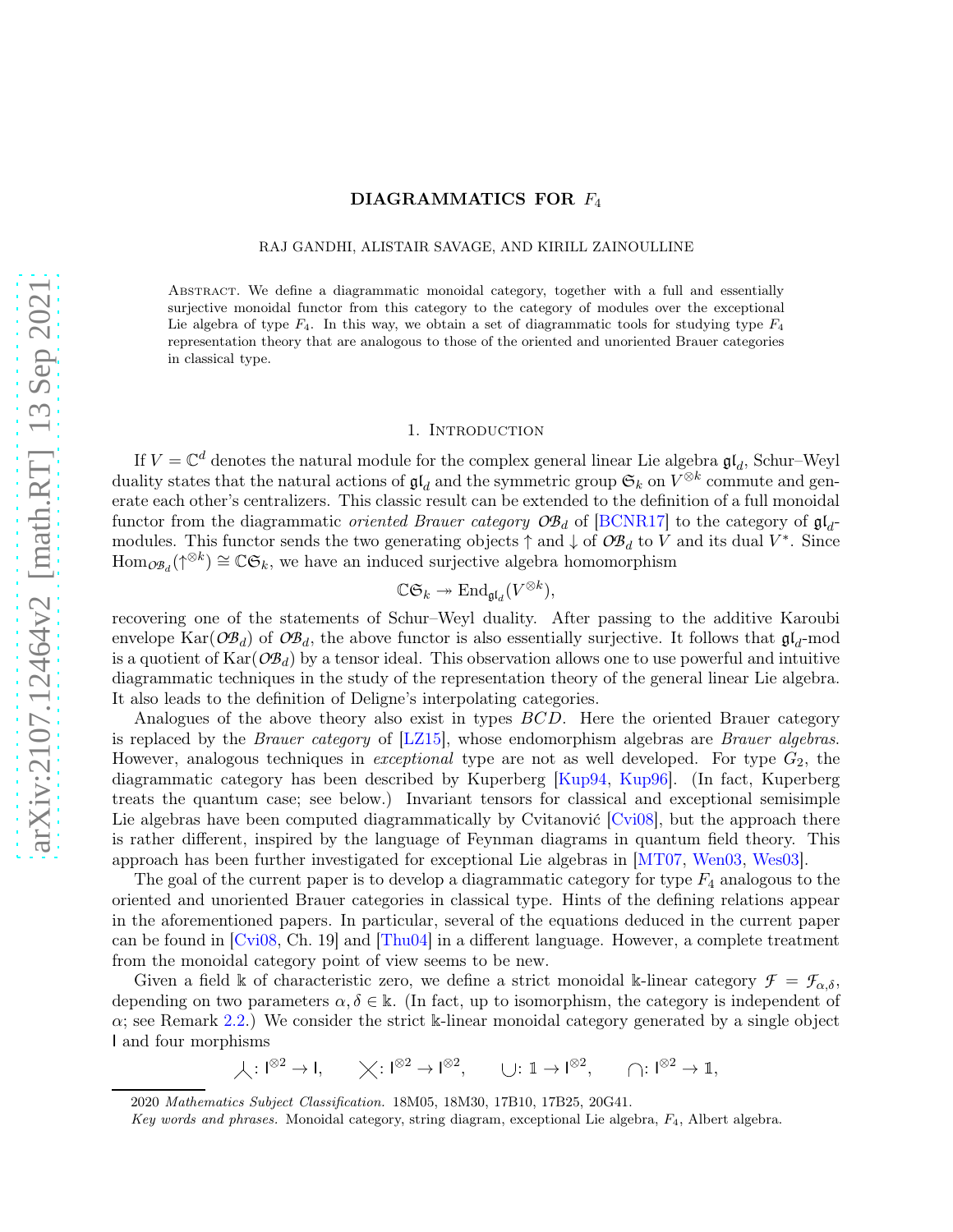where  $\mathbbm{1}$  is the unit object. These morphisms are subject to certain relations, which we split into two families. We denote by  $\mathcal{T} = \mathcal{T}_{\alpha,\delta}$  the category obtained by imposing the first family of relations; see Definition [2.1.](#page-2-1) These relations imply, in particular, that the category is symmetric monoidal and strict pivotal, the trivalent vertex is symmetric, and the generating object I is symmetrically self-dual of categorical dimension  $\delta$ . To obtain the category  $\mathcal{F}$ , we then impose three additional relations; see Definition [2.5.](#page-3-0) The first of these is the relation

(1.1) 
$$
\times + \times + \times = \frac{2\alpha}{\delta + 2} (| | + \rangle + \times),
$$

while the other two express the square and pentagon in terms of acyclic diagrams.

When  $k = \mathbb{C}$ , we define (Theorems [5.1](#page-12-0) and [5.3\)](#page-14-0) a monoidal functor

<span id="page-1-0"></span> $\Phi\colon \mathcal{F}_{7/3,26}\to \mathfrak{g}\text{-mod},$ 

where  $\mathfrak g$  is the complex simple Lie algebra of type  $F_4$ . The generating object I is sent to the natural g-module V, which is 26-dimensional. The compact Lie group G corresponding to  $\mathfrak g$  is the group of algebra automorphisms of the Albert algebra which, over the complex numbers, is the unique exceptional Jordan algebra. The natural module V can be identified with the traceless part of the Albert algebra. Multiplication in the Albert algebra gives rise to a g-module homomorphism  $V^{\otimes 2} \to V$ , which is the image under  $\Phi$  of the trivalent vertex  $\lambda$ . The morphism  $\times$  corresponds to the symmetric braiding in  $\mathfrak{g}\text{-mod}$ , and  $\bigcap$  is sent to the natural invariant bilinear form on V coming from the trace on the Albert algebra. The morphism  $\cup$  is also determined by this bilinear form. In this way, the category  $\mathcal F$  can also be viewed as a diagrammatic calculus for the Albert algebra. The relation  $(1.1)$  corresponds to the Cayley–Hamilton theorem for V; see Remark [5.4.](#page-14-1)

The functor  $\Phi$  is defined only when  $\delta = 26$ , since that is the dimension of the natural g-module V. However, the diagrammatic category  $\mathcal{F}_{\alpha,\delta}$  is defined for any  $\delta \neq -2$ . (When  $\delta = -2$ , the preliminary category *T* collapses to the Temperley–Lieb category; see Proposition [2.7.](#page-4-0)) The importance of the case  $\delta = 26$  can be seen purely diagrammatically. It corresponds to the fact that V is not a summand of the tensor square of the first fundamental representation of  $\mathfrak{g}$ . See Remark [6.7.](#page-18-0)

Since the category  $\mathfrak g$ -mod is idempotent complete, the functor  $\Phi$  induces a functor

$$
\mathrm{Kar}(\Phi)\colon \, \mathrm{Kar}(\mathcal{F}_{7/3,26}) \to \mathfrak{g}\text{-mod}.
$$

Then Kar( $\Phi$ ) is full since  $\Phi$  is. In addition, we show (Proposition [5.5\)](#page-15-0) that Kar( $\Phi$ ) is essentially surjective. Thus  $\mathfrak{g}\text{-mod}$  is equivalent to a quotient of the diagrammatic category  $\mathcal{F}$  by a tensor ideal. In fact, we conjecture that  $\text{Kar}(\Phi)$  is also faithful, and hence an equivalence of categories. We also give (Conjecture [5.8\)](#page-15-1) conjectural bases for the morphism spaces in *F* .

One immediate consequence of the fullness of  $\Phi$  (Corollary [5.6\)](#page-15-2) is that we have surjective algebra homomorphisms

$$
\operatorname{End}_{\mathcal{F}}(\mathsf{I}^{\otimes k}) \twoheadrightarrow \operatorname{End}_{\mathfrak{g}}(V^{\otimes k}), \quad k \in \mathbb{N}.
$$

In other words, the endomorphism algebras in  $\mathcal F$  play the role in type  $F_4$  that the oriented and unoriented Brauer algebras play in the classical types.

In classical types, quantum versions of the relevant diagrammatic categories exist. In type  $A$ , the quantum analogue of the oriented Brauer category is the framed HOMFLYPT skein category. In types BCD, the analogue of the unoriented Brauer category is the Kauffman skein category. As their names suggest, both categories are closely related to important knot invariants. In type  $G_2$ , the connection to the corresponding Reshetikhin–Turaev invariant is discussed in [\[Kup94,](#page-19-2) [Kup96\]](#page-19-3). There should also exist a quantum analogue of the category  $\mathcal F$ , related to the Reshetikhin–Turaev invariant in type  $F_4$ . These quantum diagrammatics should also be related to a quantum version of the Albert algebra.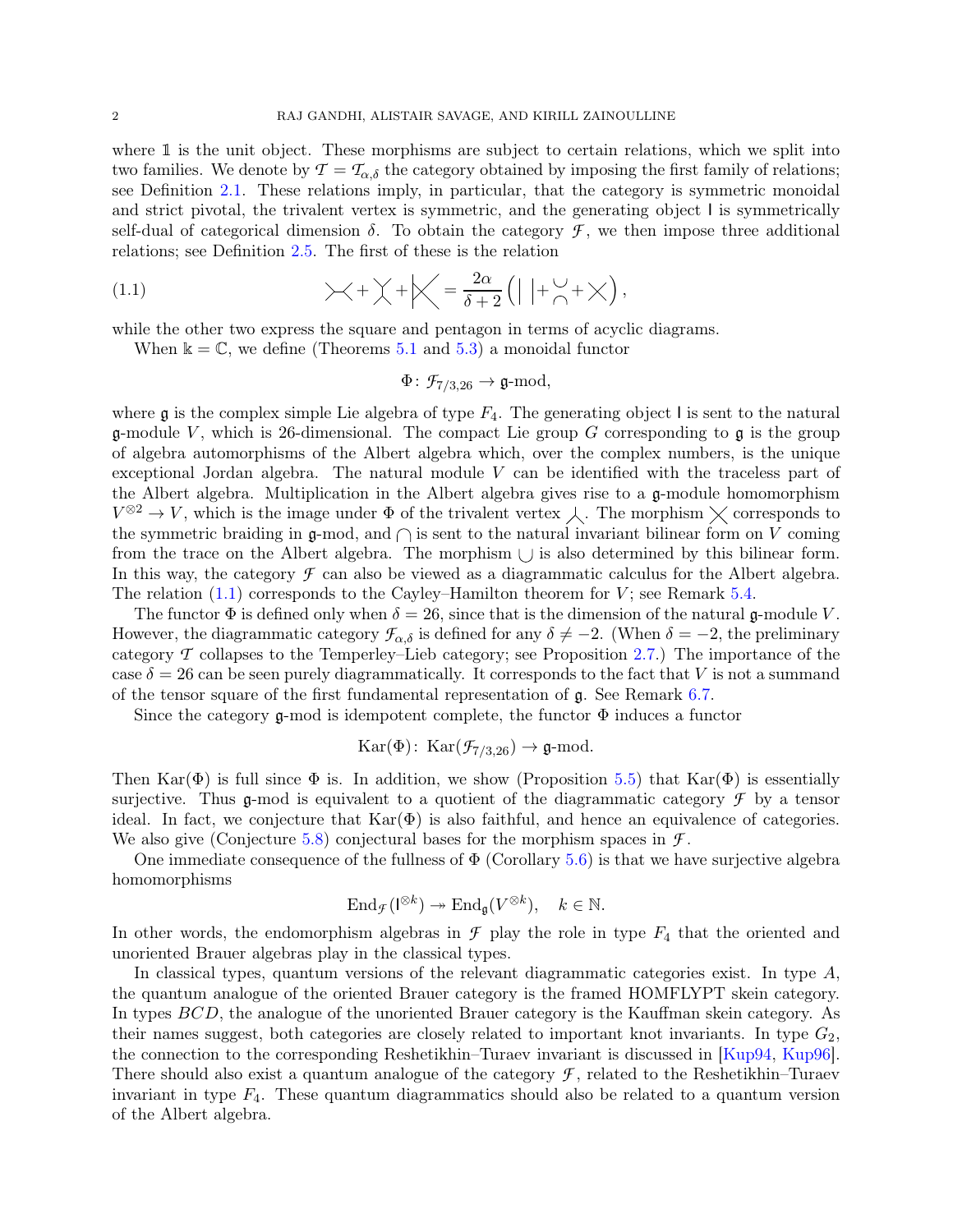#### DIAGRAMMATICS FOR  $F_4$  3

The category  $\mathcal F$  is also a first step towards a category of webs for type  $F_4$ . The main goal in the theory of webs is to give a presentation, in terms of generators and relations, for the full monoidal subcategory of the category of modules for a quantized enveloping algebra, generated by the fundamental modules. Such presentations are typically in terms of diagrammatic categories known as *web categories*. Web categories were first developed for rank two simple complex Lie algebras by Kuperberg  $Kupp 6$ . Then, in more general type A, they were described by Cautis– Kamnitzer–Morrison  $CKM14$ . More recently, the type C case has been treated in  $[BERT21]$ ; see also [\[Wes08\]](#page-19-11). The degenerate (that is,  $q = 1$ ) web category for type  $F_4$  should be the full monoidal subcategory of  $\text{Kar}(\mathcal{F})$  generated by objects corresponding to the four fundamental modules. We explicitly identify three of these objects in Section [6.](#page-15-3)

Acknowledgements. The research of R.G. was supported by an Ontario Graduate Scholarship and a Canada Graduate Scholarship from the Natural Sciences and Engineering Research Council of Canada (NSERC). The research of A.S. and K.Z. was supported by NSERC Discovery Grants RGPIN-2017-03854 and RGPIN-2015-04469, respectively. We thank Erhard Neher for helpful conversations and Bruce Westbury for useful remarks on an earlier version of this paper.

## 2. The diagrammatic category

We fix a field k of characteristic zero. All categories are k-linear and all algebras and tensor products are over k unless otherwise specified. We let <sup>1</sup> denote the unit object of a monoidal category. For objects X and Y in a category C, we denote by  $\mathcal{C}(X, Y)$  the vector space of morphisms from  $X$  to  $Y$ .

<span id="page-2-1"></span>**Definition 2.1.** Fix  $\alpha, \delta \in \mathbb{k}$ . Let  $\mathcal{T} = \mathcal{T}_{\alpha,\delta}$  be the strict monoidal category generated by the object I and generating morphisms

<span id="page-2-6"></span>(2.1) 
$$
\qquad \qquad \downarrow : I \otimes I \to I, \quad \chi: I \otimes I \to I \otimes I, \quad \cup: \mathbb{1} \to I \otimes I, \quad \cap: I \otimes I \to \mathbb{1},
$$

subject to the following relations:

<span id="page-2-3"></span>(2.2) 
$$
\bigcup = \bigg| = \bigcup, \quad \gamma := \bigcup, \quad \sum \gamma = \gamma',
$$

<span id="page-2-2"></span>(2.3) 
$$
\check{\bigtimes} = | \cdot, \check{\bigtimes} = \check{\bigtimes}, \; \bigtimes = \check{\bigtimes}, \; \check{\bigtimes} = \check{\bigtimes},
$$

<span id="page-2-4"></span>(2.4) 
$$
\qquad \qquad \bigcirc \qquad \bigcirc = \bigcirc, \qquad \bigcirc = \bigcirc, \qquad \bigcirc = \alpha \bigg|, \qquad \bigcirc = \delta 1_1, \qquad \bigcirc = 0.
$$

<span id="page-2-0"></span>**Remark 2.2.** As long as  $\alpha$  is invertible and has a square root in k, we can rescale  $\lambda$  by  $\alpha^{-1/2}$ to see that  $\mathcal{T}_{\alpha,\delta}$  is isomorphic to  $\mathcal{T}_{1,\delta}$ . However, it will be useful in the forthcoming applications to include the parameter  $\alpha$  in our definition. In particular, we will be most interested in the case where  $\alpha = \frac{7}{3}$  $\frac{7}{3}$  and  $\delta = 26$ .

<span id="page-2-5"></span>Remark 2.3. The relations in Definition [2.1](#page-2-1) all have conceptual category-theoretic meanings:

- The relations  $(2.3)$  and the last equality in  $(2.2)$  correspond to the fact that the crossing endows  $\mathcal F$  with the structure of a symmetric monoidal category.
- The first two equalities in  $(2.2)$ , together with the first equality in  $(2.4)$  assert that the generating object I is symmetrically self-dual. Then the fourth equality in [\(2.2\)](#page-2-3) implies that  $\mathcal F$  is strict pivotal. (See the discussion after Proposition [2.4.](#page-3-1))
- The second equality in [\(2.4\)](#page-2-4) can be viewed as stating that  $\lambda$  corresponds to a commutative binary operation on I.
- The fourth relation in [\(2.4\)](#page-2-4) states that I has categorical dimension  $\delta$ . (See Section [6](#page-15-3) for further discussion of categorical dimension.)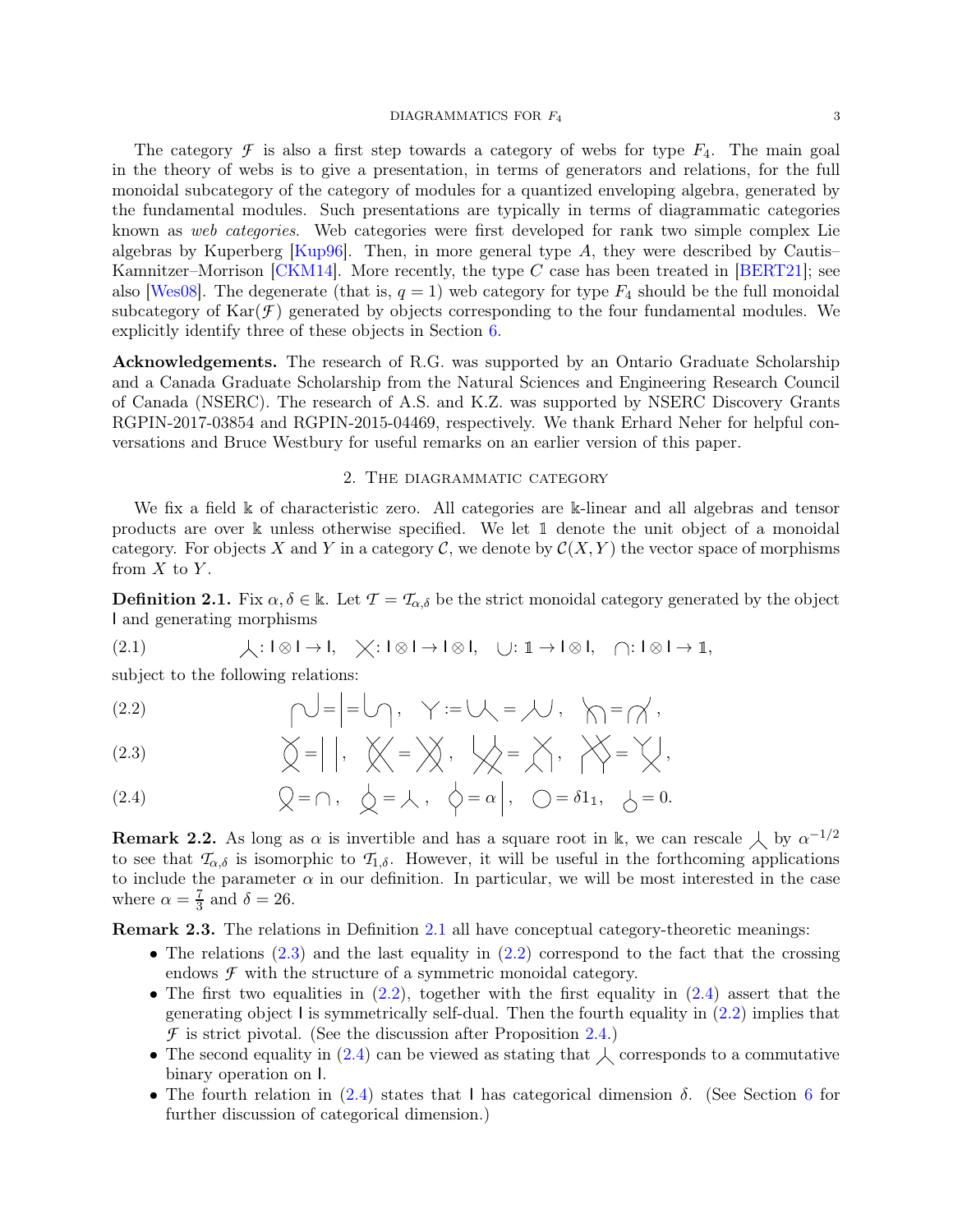• If we want I to be a simple object (more precisely,  $\mathcal{F}(1,1) = \mathbb{k}1_1$ ), not isomorphic to 1, then the fifth equality corresponds to the fact that there are no nonzero morphisms  $1 \rightarrow I$ , while the left-hand side of the third equality in  $(2.4)$  must be a scalar multiple (which we denote by  $\alpha$ ) of the identity 1.

We define

$$
\times := \bigtimes
$$

<span id="page-3-1"></span>Proposition 2.4. *The following relations hold in T :*

<span id="page-3-3"></span><span id="page-3-2"></span>(2.6) 
$$
\bigvee = \bigwedge = \bigvee, \quad \bigwedge := \bigwedge = \bigwedge, \quad \bigvee := \bigvee = \bigvee, (2.7) \qquad \qquad \bigvee = \bigvee, \quad \bigvee_{i=1} = \bigvee = \bigwedge, \quad \bigvee_{i=1} = \bigwedge, \quad \bigvee_{i=1} = \bigvee, (2.8)
$$

*Proof.* The first and second equalities in 
$$
(2.6)
$$
 follow immediately from the first four equalities in  $(2.2)$ . Then, using the first and second equalities in  $(2.6)$ , we have

$$
\text{supp}\, \mathcal{L} = \text{supp}\, \mathcal{L} \text{supp}\, \mathcal{L} \text{supp}\, \mathcal{L} \text{supp}\, \mathcal{L} \text{supp}\, \mathcal{L} \text{supp}\, \mathcal{L} \text{supp}\, \mathcal{L} \text{supp}\, \mathcal{L} \text{supp}\, \mathcal{L} \text{supp}\, \mathcal{L} \text{supp}\, \mathcal{L} \text{supp}\, \mathcal{L} \text{supp}\, \mathcal{L} \text{supp}\, \mathcal{L} \text{supp}\, \mathcal{L} \text{supp}\, \mathcal{L} \text{supp}\, \mathcal{L} \text{supp}\, \mathcal{L} \text{supp}\, \mathcal{L} \text{supp}\, \mathcal{L} \text{supp}\, \mathcal{L} \text{supp}\, \mathcal{L} \text{supp}\, \mathcal{L} \text{supp}\, \mathcal{L} \text{supp}\, \mathcal{L} \text{supp}\, \mathcal{L} \text{supp}\, \mathcal{L} \text{supp}\, \mathcal{L} \text{supp}\, \mathcal{L} \text{supp}\, \mathcal{L} \text{supp}\, \mathcal{L} \text{supp}\, \mathcal{L} \text{supp}\, \mathcal{L} \text{supp}\, \mathcal{L} \text{supp}\, \mathcal{L} \text{supp}\, \mathcal{L} \text{supp}\, \mathcal{L} \text{supp}\, \mathcal{L} \text{supp}\, \mathcal{L} \text{supp}\, \mathcal{L} \text{supp}\, \mathcal{L} \text{supp}\, \mathcal{L} \text{supp}\, \mathcal{L} \text{supp}\, \mathcal{L} \text{supp}\, \mathcal{L} \text{supp}\, \mathcal{L} \text{supp}\, \mathcal{L} \text{supp}\, \mathcal{L} \text{supp}\, \mathcal{L} \text{supp}\, \mathcal{L} \text{supp}\, \mathcal{L} \text{supp}\, \mathcal{L} \text{supp}\, \mathcal{L} \text{supp}\, \mathcal{L} \text{supp}\, \mathcal{L} \text{supp}\, \mathcal{L} \text{supp}\, \mathcal{L} \text{supp
$$

proving the fourth equality in [\(2.6\)](#page-3-2). The proof of the sixth equality in [\(2.6\)](#page-3-2) is analogous.

To prove the first equality in  $(2.7)$ , we use  $(2.2)$  to compute

$$
\mathcal{Y}=\bigcup\mathcal{Y}=\bigcup\bigcup_{i=1}^n\mathcal{Y}=\bigcup_{i=1}^n\mathcal{Y}.
$$

The second and third equalities in [\(2.7\)](#page-3-3) now follow from sliding the crossing over the cup or cap, and then using the first two equalities in [\(2.2\)](#page-2-3).

In remains to prove the fourth equality in [\(2.7\)](#page-3-3). Using the second and third relations in [\(2.2\)](#page-2-3) and the first two relations in  $(2.6)$  to rotate trivalent vertices, we have

$$
\bigcup_{i=1}^n \mathcal{A}_i = \bigwedge_{i=1}^n \mathcal{A}_i.
$$

Now, composing the fourth equality in [\(2.3\)](#page-2-2) on the bottom with  $\times$  and on the top with  $\times$ , and then using the first equality in  $(2.3)$ , we have

$$
\bigvee_{i}=\bigvee_{i}.
$$

Using this and the second equality in  $(2.4)$ , we have

= = ,

completing the verification of the fourth equality in  $(2.7)$ .

It follows from  $(2.2)$ ,  $(2.6)$  and  $(2.7)$  that the cups and caps equip *F* with the structure of a *strict pivotal* category. Intuitively, this means that morphisms are invariant under ambient isotopy fixing the boundary. Thus, for example, it makes sense to allow horizontal strands in diagrams:

$$
\times := \bigwedge = \bigvee = \bigvee.
$$

In addition, since the object I is self-dual, the cups and caps yield natural isomorphisms

<span id="page-3-4"></span><span id="page-3-0"></span>(2.9) 
$$
\mathcal{T}(\mathbf{l}^{\otimes m}, \mathbf{l}^{\otimes n}) \cong \mathcal{T}(\mathbf{l}^{\otimes (m+n)}, \mathbb{1}), \qquad n, m \in \mathbb{N}.
$$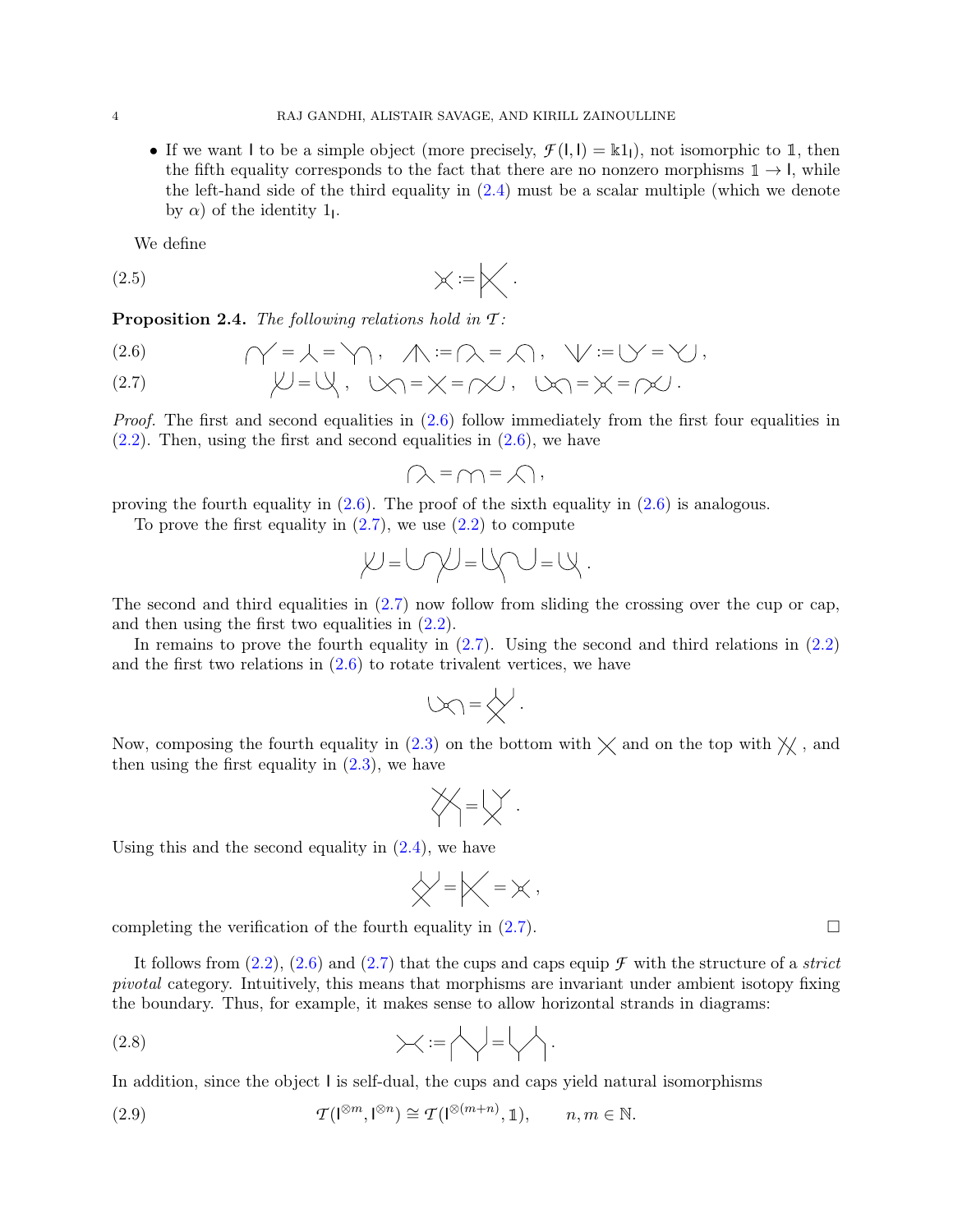**Definition 2.5.** Fix  $\alpha, \delta \in \mathbb{k}$ , with  $\delta \neq -2$ . Let  $\mathcal{F} = \mathcal{F}_{\alpha,\delta}$  be the strict monoidal category obtained from  $\mathcal{T}_{\alpha,\delta}$  by imposing the following three additional relations:

<span id="page-4-1"></span>(2.10) 
$$
\times + \times + \times = \frac{2\alpha}{\delta + 2} (| | + \bigcirc_{\gamma} + \times ),
$$

<span id="page-4-4"></span>(2.11) 
$$
\iint_{\mathcal{L}} = \frac{\alpha^2(\delta + 14)}{2(\delta + 2)^2} \left( \left| \left| + \frac{\vee}{\wedge} \right| + \frac{\alpha(\delta - 6)}{2(\delta + 2)} \left( \times + \chi \right) + \frac{3\alpha^2(2 - \delta)}{2(\delta + 2)^2} \times \right|
$$

$$
\frac{\lambda}{\chi} = \frac{\alpha(10 - \delta)}{4(\delta + 2)} \left( \left| \sqrt{1 + \chi} + \chi \right| + \left| \sqrt{1 + \chi} \right| \right)
$$

$$
- \frac{\alpha^2(\delta + 30)}{8(\delta + 2)^2} \left( \left| \sqrt{1 + \chi} + \chi \right| + \left| \sqrt{1 + \chi} \right| \right)
$$

$$
+ \frac{3\alpha^2(\delta - 2)}{8(\delta + 2)^2} \left( \chi + \chi + \chi + \chi \right).
$$

<span id="page-4-2"></span>Remark 2.6. We will see in Remark [5.4](#page-14-1) that [\(2.10\)](#page-4-1) corresponds to the Cayley–Hamilton theorem for traceless  $3 \times 3$  octonionic matrices (see  $(4.9)$  and  $(4.10)$ ).

Before proceeding further, let us motivate the assumption in Definition [2.5](#page-3-0) that  $\delta \neq -2$ . In fact, we could multiply both sides of  $(2.10)$  to  $(2.12)$  by an appropriate power of  $\delta + 2$  to clear this factor from the denominators. For instance,  $(2.10)$  then becomes

<span id="page-4-3"></span>(2.13) 
$$
(\delta+2)\left(\searrow+\searrow+\searrow\right)=2\alpha\left(\left|\left|+\searrow+\searrow\right.\right).
$$

Then it makes sense to allow  $\delta = -2$ . However, in this case, the category collapses considerably, as we now show.

Recall that, for  $\delta \in \mathbb{k}$ , the *Temperley–Lieb category*  $\mathcal{IL}_{\delta}$  is the strict monoidal category generated by the object I and morphisms  $\cup$ ,  $\cap$ , subject to the first two equalities in [\(2.2\)](#page-2-3) and the fourth equality in  $(2.4)$ .

<span id="page-4-0"></span>**Proposition 2.7.** *The category obtained from*  $T_{\alpha,-2}$  *by imposing the relation* [\(2.13\)](#page-4-3)*, with*  $\delta = -2$ *, is isomorphic to*  $TL_{-2}$ *.* 

*Proof.* When  $\delta = -2$ , [\(2.13\)](#page-4-3) gives  $\times = |$   $|$   $\sim$   $\sim$  Composing on the top with  $\lambda$  and using the second and fifth equalities in [\(2.4\)](#page-2-4) then gives  $\lambda = 0$ . Is it then a straightforward exercise to see that all the relations in Definition [2.1](#page-2-1) are either trivial or follow from the first two equalites in [\(2.2\)](#page-2-3) and the fourth equality in  $(2.4)$ .

### 3. Dimension restrictions

In this section we show that, with some mild restrictions on  $\delta$ , any quotient of the category  $\mathcal T$ with certain conditions on the dimensions of the morphism spaces  $\mathbb{R}^2 \to \mathbb{R}^2$  and  $\mathbb{R}^2 \to \mathbb{R}^3$  satisfies the additional relations  $(2.10)$  to  $(2.12)$ , and hence is also a quotient of *F*. Later, in Section [5,](#page-12-1) we will use this result show that the functor  $\mathcal{T} \to \mathfrak{g}\text{-mod}$  defined in Theorem [5.1](#page-12-0) factors through  $\mathcal{F}$ (Theorem [5.3\)](#page-14-0).

Recall that an *ideal* in a k-linear category C is a collection  $\mathcal I$  of vector subspaces  $\mathcal I(X, Y)$  of  $\mathcal{C}(X, Y)$  for all  $X, Y \in Ob(\mathcal{C})$  such that

$$
\mathcal{C}(Y,Z) \circ \mathcal{I}(X,Y) \subseteq \mathcal{I}(X,Z)
$$
 and  $\mathcal{I}(X,Y) \circ \mathcal{C}(Z,X) \subseteq \mathcal{I}(Z,Y)$ 

for all  $X, Y, Z \in Ob(\mathcal{C})$ . If, in addition,  $\mathcal C$  is a monoidal category, then we say  $\mathcal I$  is a *tensor ideal* if it is an ideal and

 $1_Z \otimes \mathcal{I}(X, Y) \subseteq \mathcal{I}(Z \otimes X, Z \otimes Y)$  and  $\mathcal{I}(X, Y) \otimes 1_Z \subseteq \mathcal{I}(X \otimes Z, Y \otimes Z)$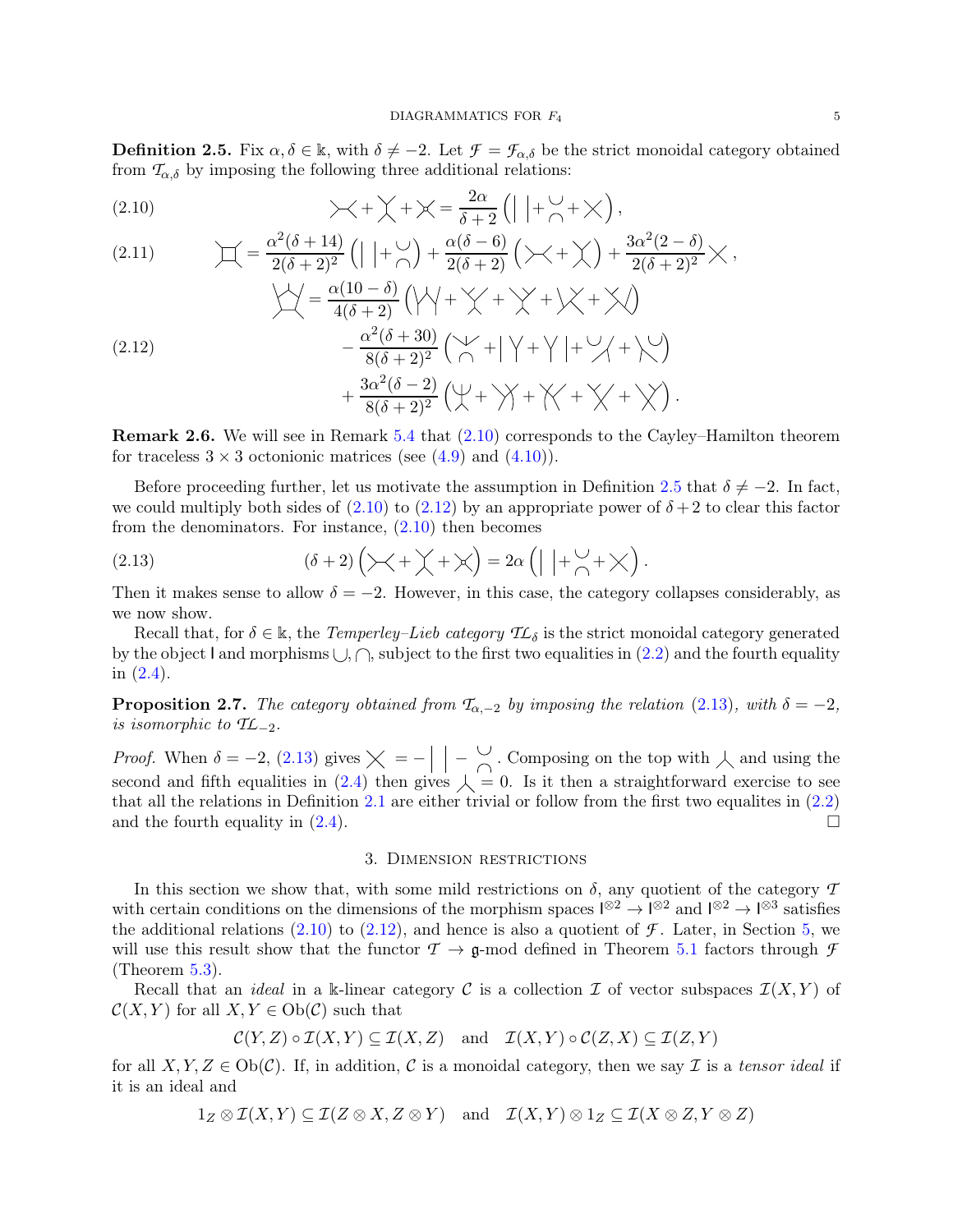for all X, Y, Z  $\in$  Ob(C). If I is a tensor ideal, it follows that  $f \otimes g$  and  $g \otimes f$  belong to I for arbitrary morphisms f in I and g in C. If I is a tensor ideal of C, then the *quotient category*  $C/\mathcal{I}$ is the category with

<span id="page-5-7"></span>Ob
$$
(\mathcal{C}/\mathcal{I}) = Ob(\mathcal{C}), \quad (\mathcal{C}/\mathcal{I})(X, Y) = \mathcal{C}(X, Y)/\mathcal{I}(X, Y).
$$

<span id="page-5-0"></span>The composition and tensor product in  $\mathcal{C}/\mathcal{I}$  are induced by those in  $\mathcal{C}$ .

**Theorem 3.1.** Assume  $\delta \notin \{-2, 2, 6, 10\}$ . If  $\mathcal I$  is a tensor ideal of  $\mathcal T$  such that

(3.1) 
$$
\dim ((\mathcal{T}/\mathcal{I})(I^{\otimes 2}, I^{\otimes 2})) = 5 \quad and \quad \dim ((\mathcal{T}/\mathcal{I})(I^{\otimes 3}, I^{\otimes 2})) \le 15
$$

*then relations*  $(2.10)$  *to*  $(2.12)$  *hold in*  $T/\mathcal{I}$ *.* 

The proof of Theorem [3.1](#page-5-0) will occupy the remainder of this section. We break the proof into a series of smaller results.

*We assume for the remainder of this section that*  $\delta \neq -2$ *.* 

Consider the linear operators

$$
\text{Rot}: \mathcal{T}(\mathsf{I}^{\otimes 2}, \mathsf{I}^{\otimes 2}) \to \mathcal{T}(\mathsf{I}^{\otimes 2}, \mathsf{I}^{\otimes 2}), \qquad \qquad \text{Rot}\left(\frac{\mathsf{I}}{|\mathsf{I}|}\right) = \begin{bmatrix} \mathsf{I} \\ \mathsf{I} \\ \mathsf{I} \end{bmatrix},
$$
\n
$$
\text{Switch}: \mathcal{T}(\mathsf{I}^{\otimes 2}, \mathsf{I}^{\otimes 2}) \to \mathcal{T}(\mathsf{I}^{\otimes 2}, \mathsf{I}^{\otimes 2}), \qquad \qquad \text{Switch}\left(\frac{\mathsf{I}}{|\mathsf{I}|}\right) = \begin{bmatrix} \mathsf{I} \\ \mathsf{I} \\ \mathsf{I} \end{bmatrix}.
$$

In other words,

<span id="page-5-3"></span>
$$
\text{Rot}(f) = (\bigcap \otimes 1_1^{\otimes 2}) \circ (1_1 \otimes f \otimes 1_1) \circ (1_1^{\otimes 2} \otimes \bigcup), \quad \text{Switch}(f) = f \circ \bigtimes.
$$

Any tensor ideal of  $\mathcal T$  or  $\mathcal F$  is invariant under Rot. We have

(3.2) 
$$
\operatorname{Rot}\left(\big|\big|\big|\right) = \big|\big|, \quad \operatorname{Rot}\left(\big|\big|\big|\right) = \big|\big|, \quad \operatorname{Rot}\left(\big|\big|\big|\right) = \big|\big|, \quad \operatorname{Rot}\left(\big|\big|\big|\right) = \big|\big|, \quad \operatorname{Rot}\left(\big|\big|\big|\right) = \big|\big|\big|.
$$

and

<span id="page-5-4"></span>(3.3) 
$$
\text{Switch}\left(\left|\right|\right) = \times, \quad \text{Switch}\left(\times\right) = \left|\right|, \quad \text{Switch}\left(\bigcap_{n=0}^{\infty}\right) = \bigcap_{n=0}^{\infty},
$$

$$
\text{Switch}\left(\times\right) = \times, \quad \text{Switch}\left(\times\right) = \times, \quad \text{Switch}\left(\left(\times\right) = \times\right).
$$

<span id="page-5-6"></span>Proposition 3.2. *If* I *is a tensor ideal of T such that*

<span id="page-5-1"></span>(3.4) 
$$
\dim ((\mathcal{T}/\mathcal{I})(I^{\otimes 2}, I^{\otimes 2})) = 5,
$$

*then*  $(2.10)$  *holds in*  $\mathcal{T}/\mathcal{I}$ *, and the morphisms* 

(3.5) , , , ,

*give a basis for*  $(\mathcal{T}/\mathcal{I})(I^{\otimes 2}, I^{\otimes 2})$ *.* 

*Proof.* Suppose  $\mathcal I$  is a tensor ideal of  $\mathcal T$  satisfying [\(3.4\)](#page-5-1), and let  $\mathcal C = \mathcal T/\mathcal I$ . Then, in  $\mathcal C$ , there must be a linear dependence relation involving the six morphisms

$$
(3.6) \t\t\t |\t|, \quad \begin{matrix} \cup \\ \cap \\ \cap \end{matrix}, \quad \times, \quad \times, \quad \begin{matrix} \vee \\ \vee \\ \cap \end{matrix}, \quad \times.
$$

Let us for a moment view the diagrams in  $(3.6)$  as graphs (with  $\times$  being a 4-valent vertex) embedded in the plane. The operators Rot and Switch act on this set as in [\(3.2\)](#page-5-3) and [\(3.3\)](#page-5-4). It follows that Rot and Switch generate an action of the symmetric group  $\mathfrak{S}_3$  on the 6-dimensional space U spanned by  $(3.6)$  (viewed only as embedded planar graphs). The space U decomposes as a direct sum

<span id="page-5-5"></span><span id="page-5-2"></span>
$$
U = U_1 \oplus U_2 \oplus U_3 \oplus U_4,
$$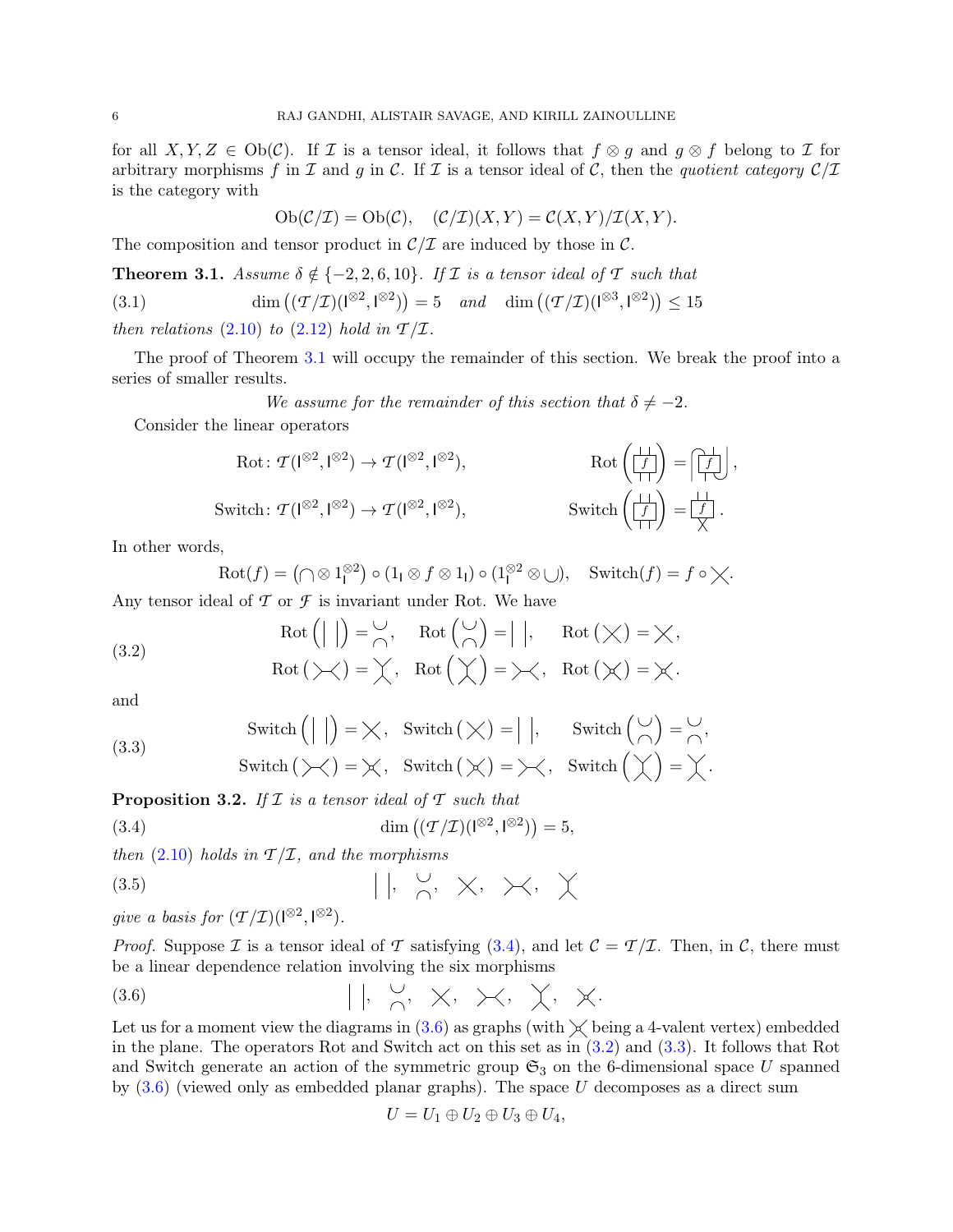where

$$
U_1 = \operatorname{span}_{\mathbb{k}} \left\{ \Big| \Big| + \bigwedge_{i=1}^{n} + \bigtimes \right\} \quad \text{and} \quad U_2 = \operatorname{span}_{\mathbb{k}} \left\{ \bigtimes_{i=1}^{n} + \bigtimes_{i=1}^{n} + \bigtimes_{i=1}^{n} \right\}
$$

are copies of the trivial  $\mathfrak{S}_3$ -module,

$$
U_3 = \mathrm{span}_{\mathbb{k}} \left\{ \Big| \Big| + \big| \begin{matrix} \cup & -2 \\ \cap & \end{matrix} \Big| - \big| \begin{matrix} \cup \\ \cap \end{matrix} \right\} \quad \text{and} \quad U_4 = \mathrm{span}_{\mathbb{k}} \left\{ \begin{matrix} \cup & + \end{matrix} \Big| \begin{matrix} \cup & -2 \\ \cap & \end{matrix} \Big| - \big| \begin{matrix} \cup & -2 \\ \cap & \end{matrix} \Big| \begin{matrix} \cup & -2 \\ \cap & \end{matrix} \Big| \begin{matrix} \cup & -2 \\ \cap & \end{matrix} \Big| \begin{matrix} \cup & -2 \\ \cap & \end{matrix} \Big| \begin{matrix} \cup & -2 \\ \cap & \end{matrix} \Big| \begin{matrix} \cup & -2 \\ \cap & \end{matrix} \Big| \begin{matrix} \cup & -2 \\ \cap & \end{matrix} \Big| \begin{matrix} \cup & -2 \\ \cap & \end{matrix} \Big| \begin{matrix} \cup & -2 \\ \cap & \end{matrix} \Big| \begin{matrix} \cup & -2 \\ \cap & \end{matrix} \Big| \begin{matrix} \cup & -2 \\ \cap & \end{matrix} \Big| \begin{matrix} \cup & -2 \\ \cap & \end{matrix} \Big| \begin{matrix} \cup & -2 \\ \cap & \end{matrix} \Big| \begin{matrix} \cup & -2 \\ \cap & \end{matrix} \Big| \begin{matrix} \cup & -2 \\ \cap & \end{matrix} \Big| \begin{matrix} \cup & -2 \\ \cap & \end{matrix} \Big| \begin{matrix} \cup & -2 \\ \cap & \end{matrix} \Big| \begin{matrix} \cup & -2 \\ \cap & \end{matrix} \Big| \begin{matrix} \cup & -2 \\ \cap & \end{matrix} \Big| \begin{matrix} \cup & -2 \\ \cap & \end{matrix} \Big| \begin{matrix} \cup & -2 \\ \cap & \end{matrix} \Big| \begin{matrix} \cup & -2 \\ \cap & \end{matrix} \Big| \begin{matrix} \cup & -2 \\ \cap & \end{matrix} \Big| \begin{matrix} \cup &
$$

are copies of the unique simple  $\mathfrak{S}_3$ -module of dimension 2 (that is, the Specht module corresponding to the partition  $(2, 1)$ , and there is an isomorphism  $U_3 \stackrel{\cong}{\rightarrow} U_4$  sending the given basis of  $U_3$  to the given basis of  $U_4$ . If some linear combination u of the elements [\(3.6\)](#page-5-2) is zero in  $\mathcal{T}/\mathcal{I}$ , then all elements of the  $\mathfrak{S}_3$ -submodule generated by u are also zero in  $\mathcal{T}/\mathcal{I}$ .

First consider the case where  $\mathcal{I}(\mathbb{R}^2, \mathbb{R}^2) \cap (U_3 \oplus U_4) \neq \{0\}$ . By the above discussion,  $\mathcal{I}$  then contains at least the span of the vectors

$$
\lambda\left(\left|\angle\left\langle-\right\rangle\right\rangle+\mu\left(\left|\left|\left-\right\rangle\right\rangle\right)\right)\quad\text{and}\quad\lambda\left(\left|\left|\left\langle\left|\left\langle+\right\rangle\right\rangle\right\rangle\right\langle+\mu\left|\left|\left|\left|\left|\left|\left|\left\langle\left|\right\rangle\right\rangle\right\langle\right|\right.\right\rangle\right\langle\right|\right)\right)
$$

for some  $\lambda, \mu \in \mathbb{k}$ , not both zero. Now, if  $\lambda = 0$ , then we have  $\vert \vert = \bigcirc$ . Composing on the top with  $\lambda$  and using the fourth relation in [\(2.4\)](#page-2-4), we then get  $\lambda = 0$ . It is then clear that [\(3.4\)](#page-5-1) cannot be satisfied.

<span id="page-6-0"></span>Thus, we may suppose  $\lambda \neq 0$ , in which case relations of the form

(3.7) 
$$
\times - \times = \mu ( \vert - \frac{\cup}{\cap} \rangle
$$
 and  $\times + \times - 2 \times = \mu ( \vert + \frac{\cup}{\cap} - 2 \times )$ 

hold in  $T/\mathcal{I}$ . From the first equation in  $(3.7)$ , we have

$$
\geqslant \lambda_{\text{max}} = \text{max}\left(\text{max}\left(\text{max}\left\{\text{max}\left\{\text{max}\left\{\text{max}\left\{\text{max}\left\{\text{max}\left\{\text{max}\left\{\text{max}\left\{\text{max}\left\{\text{max}\left\{\text{max}\left\{\text{max}\left\{\text{max}\left\{\text{max}\left\{\text{max}\left\{\text{max}\left\{\text{max}\left\{\text{max}\left\{\text{max}\left\{\text{max}\left\{\text{max}\left\{\text{max}\left\{\text{max}\left\{\text{max}\left\{\text{max}\left\{\text{max}\left\{\text{max}\left\{\text{max}\left\{\text{max}\left\{\text{max}\left\{\text{max}\left\{\text{max}\left\{\text{max}\left\{\text{max}\left\{\text{max}\left\{\text{max}\left\{\text{max}\left\{\text{max}\left\{\text{max}\left\{\text{max}\left\{\text{max}\left\{\text{max}\left\{\text{max}\left\{\text{max}\left\{\text{max}\left\{\text{max}\left\{\text{max}\left\{\text{max}\left\{\text{max}\left\{\text{max}\left\{\text{max}\left\{\text{max}\left\{\text{max}\left\{\text{max}\left\{\text{max}\left\{\text{max}\left\{\text{max}\left\{\text{max}\left\{\text{max}\left\{\text{max}\left\{\text{max}\left\{\text{max}\left\{\text{max}\left\{\text{max}\left\{\text{max}\left\{\text{max}\left\{\text{max}\left\{\text{max}\left\{\text{max}\left\{\text{max}\left\{\text{max}\left\{\text{max}\left\{\text{max}\left\{\text{max}\left\{\text{max}\left\{\text{max}\left\{\text{max}\left\{\text{max}\left\{\text{max}\left\{\text{max}\left\{\text{max}\left\{\text{max}\left\{\text{max}\left\{\text{max}\left\{\text{max}\left\{\text{max}\left\{\text{max}\left\{\text{max}\left\{\text{max}\left\{\text{max}\left\{\text{max}\left\{\text{max}\left\{\text{max}\left\{\text{max}\left\{\text{max}\left\{\text{max}\left\{\text{max}\left\{\text{max}\left\{\text{max}\left\{\text{max}\left\{\text{max}\left\{\text{max}\left\{\text{max}\left\{\text{max}\left\{\text{max}\left
$$

which allows us to reduce the length of any cycle of length at least three, or break open the cycle. (The part of a cycle that would be replaced is indicated by dotted lines.) Thus,  $(\mathcal{T}/\mathcal{I})(\mathbb{I}^{\otimes 2}, \mathbb{I}^{\otimes 2})$ is spanned by acyclic diagrams. The second relation in  $(3.7)$  then allows us to eliminate  $\times$ . This implies that  $\big|, \bigcirc, \bigtimes$ , and  $\bigvee$  span  $(T/\mathcal{I})$ ( $\{^{\otimes 2}, \{^{\otimes 2}\}\}$ , since these are the only planar acyclic trivalent graphs connecting four endpoints. This contradicts our hypothesis [\(3.4\)](#page-5-1).

We now know that  $\mathcal{I}(\mathbb{R}^2, \mathbb{R}^2) \subseteq U_1 \oplus U_2$ . So  $\mathcal I$  contains at least the span of the vectors

$$
\lambda\left(\left|\left.\right|+\stackrel{\cup}{\cap}+\times\right)+\mu\left(\right)\rightleftarrow+\leftarrow+\times\right)
$$

for some  $\lambda, \mu \in \mathbb{k}$ , not both zero. If  $\mu = 0$ , then we have

$$
\Big|\Big| + \bigcirc_{\bigcap} + \bigtimes = 0 \quad \text{in } T/\mathcal{I}.
$$

Composing on the bottom with  $\cup$  yields  $(\delta + 2) \cup = 0$ . If  $\cup = 0$ , then  $1<sub>1</sub> = 0$  by the first relation in [\(2.2\)](#page-2-3), and so  $\mathcal{T}/\mathcal{I}$  is the trivial category. Hence  $\delta = -2$  and  $\mathcal{T}/\mathcal{I}$  is a quotient of the Temperley–Lieb  $TL_{-2}$  category by Proposition [2.7.](#page-4-0) Since dim  $(\mathcal{TL}_{-2}(\mathbb{I}^{\otimes 2}, \mathbb{I}^{\otimes 2})) = 2$ , this contradicts our hypothesis [\(3.4\)](#page-5-1).

We may thus assume  $\mu \neq 0$ . Hence a relation of the form

$$
\left\{\left|\left|+\right\rangle\left|+\right\rangle\left|+\right\rangle\left|+\right\rangle\left|+\right\rangle\left|+\right\rangle\left|+\right\rangle\left|+\right\rangle\left|+\right\rangle\left|+\right\rangle\left|+\right\rangle\left|+\right\rangle\left|+\right\rangle\left|+\right\rangle\left|+\right\rangle\left|+\right\rangle\left|+\right\rangle\left|+\right\rangle\left|+\right\rangle\left|+\right\rangle\left|+\right\rangle\left|+\right\rangle\left|+\right\rangle\left|+\right\rangle\left|+\right\rangle\left|+\right\rangle\left|+\right\rangle\left|+\right\rangle\left|+\right\rangle\left|+\right\rangle\left|+\right\rangle\left|+\right\rangle\left|+\right\rangle\left|+\right\rangle\left|+\right\rangle\left|+\right\rangle\left|+\right\rangle\left|+\right\rangle\left|+\right\rangle\left|+\right\rangle\left|+\right\rangle\left|+\right\rangle\left|+\right\rangle\left|+\right\rangle\left|+\right\rangle\left|+\right\rangle\left|+\right\rangle\left|+\right\rangle\left|+\right\rangle\left|+\right\rangle\left|+\right\rangle\left|+\right\rangle\left|+\right\rangle\left|+\right\rangle\left|+\right\rangle\left|+\right\rangle\left|+\right\rangle\left|+\right\rangle\left|+\right\rangle\left|+\right\rangle\left|+\right\rangle\left|+\right\rangle\left|+\right\rangle\left|+\right\rangle\left|+\right\rangle\left|+\right\rangle\left|+\right\rangle\left|+\right\rangle\left|+\right\rangle\left|+\right\rangle\left|+\right\rangle\left|+\right\rangle\left|+\right\rangle\left|+\right\rangle\left|+\right\rangle\left|+\right\rangle\left|+\right\rangle\left|+\right\rangle\left|+\right\rangle\left|+\right\rangle\left|+\right\rangle\left|+\right\rangle\left|+\right\rangle\left|+\right\rangle\left|+\right\rangle\left|+\right\rangle\left|+\right\rangle\left|+\right\rangle\left|+\right\rangle\left|+\right\rangle\left|+\right\rangle\left|+\right\rangle\left|+\right\rangle\left|+\right\rangle\left|+\right\rangle\left|+\right\rangle\left|+\right\rangle\left|+\right\rangle\left|+\right\rangle\left|+\right\rangle\left|+\right\rangle\left|+\right\rangle\left|+\right\rangle\left|+\right\rangle\left|+\right\rangle\left|+\right\rangle\left|+\right\rangle\left|+\right\r
$$

holds in  $\mathcal{T}/\mathcal{I}$ . Now, composing on the bottom with  $\cup$  and using [\(2.4\)](#page-2-4), we have

$$
2\alpha \cup = \lambda(\delta + 2) \cup,
$$

which implies that  $\lambda = \frac{2\alpha}{\delta + 2}$ . (As explained above, we cannot have  $\bigcup = 0$ .) Therefore, [\(2.10\)](#page-4-1) holds in  $\mathcal{T}/\mathcal{I}$ .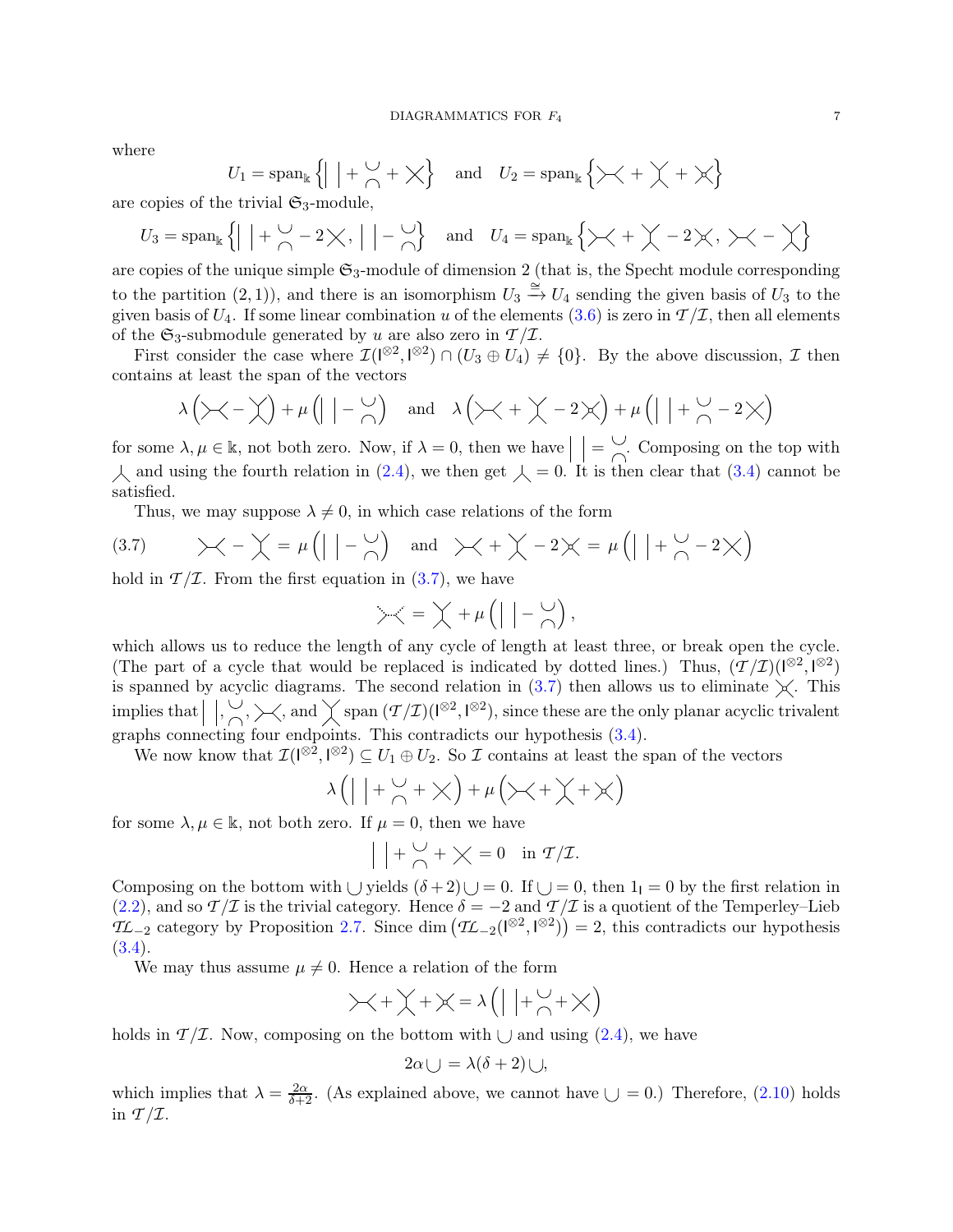It remains to prove that the morphisms  $(3.5)$  give a basis for  $(\mathcal{T}/\mathcal{I})(I^{\otimes 2},I^{\otimes 2})$ . In light of our assumption  $(3.4)$ , it suffices to show that the morphisms  $(3.5)$  are linearly independent. In fact, this already follows from the above discussion. As we saw above, no nonzero element of  $U_3 \oplus U_4$  can be zero in  $\mathcal{T}/\mathcal{I}$ , and the space  $U_1 \oplus U_2$  has dimension one in  $\mathcal{T}/\mathcal{I}$ . Therefore, in  $\mathcal{T}/\mathcal{I}$ , the span of the morphisms  $(3.5)$  is 5-dimensional, as required.

<span id="page-7-4"></span>**Remark 3.3.** Composing the relations in [\(3.7\)](#page-6-0) on the bottom with  $\cup$  shows that  $(\delta - 1)\lambda = \alpha$ . (We assume here that  $\cup \neq 0$ , since, as we saw in the proof of Proposition [3.2,](#page-5-6)  $\cup = 0$  would imply that  $T/\mathcal{I}$  is trivial.) Thus, there is a category  $\mathcal D$  obtained from  $\mathcal T$  by imposing the additional relations

(3.8) 
$$
\chi - \chi = \frac{\alpha}{\delta - 1} (| - \frac{\upsilon}{\Omega} )
$$
 and  $\chi + \chi - 2\chi = \frac{\alpha}{\delta - 1} (| + \frac{\upsilon}{\Omega} - 2\chi).$ 

(We have assumed here that  $\delta \neq 1$ , since  $\delta = 1$  leads to a rather uninteresting category where  $\dot{I}^{\otimes 2} \cong 1.$ 

Other than the Temperley–Lieb category  $\mathcal{TL}_{-2}$  and the category with  $I^{\otimes 2} \cong \mathbb{1}$ , the above argument shows that there are precisely *two* quotients of *T* whose morphisms spaces  $\sqrt{2} \rightarrow \sqrt{2}$  have dimension less than or equal to 5. Whereas the goal of the current paper is to examine the category  $\mathcal F$  and relate it to the representation theory of the Lie algebra of type  $F_4$ , the authors do not know of the significance of the category  $\mathcal D$  in representation theory. We feel this category merits further investigation.

<span id="page-7-1"></span>**Lemma 3.4.** If I is a tensor ideal of T such that  $(2.10)$  holds in  $T/\mathcal{I}$ , then the relation

<span id="page-7-0"></span>
$$
(3.9) \qquad \qquad \underline{\qquad} = \frac{\alpha(2-\delta)}{2(\delta+2)} \, \underline{\qquad} \,
$$

*holds in*  $\mathcal{T}/\mathcal{I}$ *. In particular,* [\(3.9\)](#page-7-0) *holds in*  $\mathcal{F}$ *.* 

*Proof.* Relation [\(3.9\)](#page-7-0) follows by composing [\(2.10\)](#page-4-1) on the top with  $\lambda$ , then using [\(2.4\)](#page-2-4) and [\(2.7\)](#page-3-3).  $\Box$ 

The first two relations in [\(2.3\)](#page-2-2) imply that we have an algebra homomorphism

(3.10) 
$$
\mathbb{k}\mathfrak{S}_n \to \mathcal{T}(\mathbb{I}^{\otimes n}, \mathbb{I}^{\otimes n}),
$$

sending the simple transposition  $s_i \in \mathfrak{S}_n$  to the crossing of the *i*-th and  $(i + 1)$ -st strands. We will denote the image of the complete symmetrizers and antisymmetrizers under this homomorphism by white and black rectangles, respectively:

<span id="page-7-6"></span>(3.11) 
$$
\frac{|\cdots|}{|\cdots|} = \frac{1}{n!} \sum_{\sigma \in \mathfrak{S}_n} \frac{|\cdots|}{|\cdots|}, \qquad \frac{|\cdots|}{|\cdots|} = \frac{1}{n!} \sum_{\sigma \in \mathfrak{S}_n} (-1)^{\ell(\sigma)} \frac{|\cdots|}{|\cdots|},
$$

where the diagrams contain n strings,  $\mathfrak{S}_n$  is the symmetric group on n letters, and  $\ell(\sigma)$  is the length of the permutation  $\sigma$ . It then follows from [\(2.3\)](#page-2-2) and [\(2.4\)](#page-2-4) that

<span id="page-7-2"></span>
$$
(3.12) \qquad \qquad \overbrace{\Box} = \bigcap, \qquad \overbrace{\Box} = 0, \quad \overbrace{\Box} = \overbrace{\Box} \overbrace{\Box} = - \overbrace{\blacksquare} \overbrace{\blacksquare} = - \overbrace{\blacksquare} \overbrace{\Box} = \overbrace{\Box}, \quad \overbrace{\blacksquare} = 0.
$$

It also follows from [\(2.7\)](#page-3-3) that

<span id="page-7-7"></span>
$$
\begin{array}{ccc}\n(3.13) & \qquad & \qquad \boxed{\qquad} = \boxed{\qquad} \,, & \qquad \boxed{\qquad} = \boxed{\qquad} \,. \end{array}
$$

<span id="page-7-5"></span>**Lemma 3.5.** If *I* is a tensor ideal of *T* satisfying [\(3.4\)](#page-5-1), then the relation [\(2.11\)](#page-4-4) holds in  $T/L$ .

*Proof.* By Proposition [3.2](#page-5-6) and Lemma [3.4,](#page-7-1) the morphisms [\(3.5\)](#page-5-5) give a basis for  $(\mathcal{T}/\mathcal{I})^{(\infty^2, 1^{\otimes 2})}$  and [\(3.9\)](#page-7-0) holds. Since  $\Box$  is invariant under Rot, we must have a relation in  $\mathcal{T}/\mathcal{I}$  of the form

<span id="page-7-3"></span>(3.14) 
$$
\Box = \beta_1 \left( \left| \ \vert + \bigcirc_{\bigcirc} \right) + \beta_2 \left( \ \times + \bigcirc_{\bigcirc} \right) + \beta_3 \times \right).
$$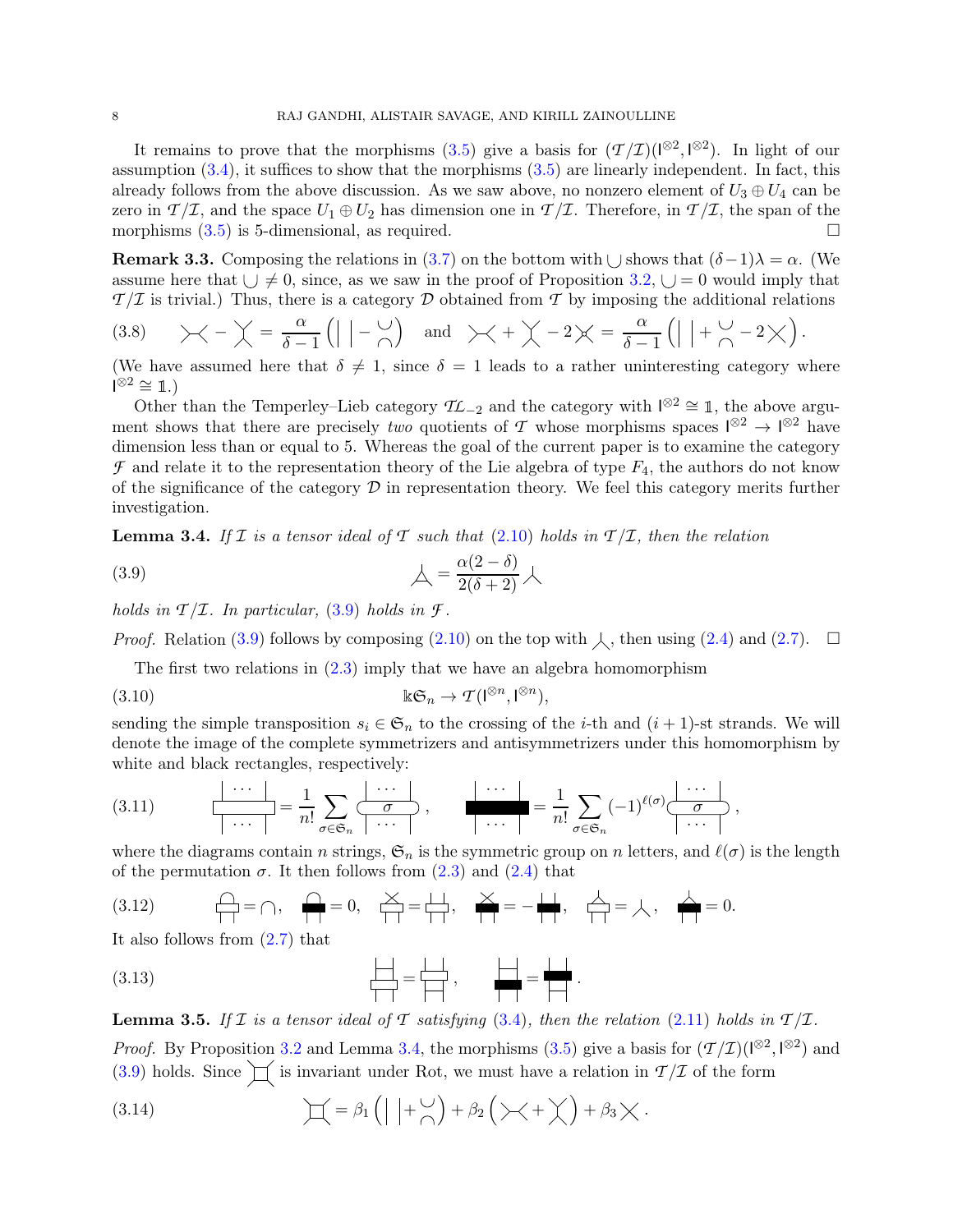Attaching a symmetrizer to the bottom of the diagrams in [\(2.10\)](#page-4-1) and using [\(3.12\)](#page-7-2) gives

<span id="page-8-0"></span>(3.15) 
$$
2 \overline{\left\vert \biguparrow \right\vert} + \Bigg\vert \Bigg\langle = \frac{2\alpha}{\delta + 2} \Bigg( \frac{\cup}{\cap} + 2 \overline{\left\vert \biguparrow \right\vert} \Bigg).
$$

Attaching a  $\searrow$  to the top of the diagrams in [\(3.15\)](#page-8-0) and using [\(2.4\)](#page-2-4) and [\(3.9\)](#page-7-0) gives

<span id="page-8-1"></span>
$$
(3.16)\ \ \begin{array}{c}\n \boxed{\qquad} \\
 \boxed{\qquad} \\
 \boxed{\qquad} \\
 \boxed{\qquad} \\
 \boxed{\qquad} \\
 \boxed{\qquad} \\
 \boxed{\qquad} \\
 \boxed{\qquad} \\
 \boxed{\qquad} \\
 \boxed{\qquad} \\
 \boxed{\qquad} \\
 \boxed{\qquad} \\
 \boxed{\qquad} \\
 \boxed{\qquad} \\
 \boxed{\qquad} \\
 \boxed{\qquad} \\
 \boxed{\qquad} \\
 \boxed{\qquad} \\
 \boxed{\qquad} \\
 \boxed{\qquad} \\
 \boxed{\qquad} \\
 \boxed{\qquad} \\
 \boxed{\qquad} \\
 \boxed{\qquad} \\
 \boxed{\qquad} \\
 \boxed{\qquad} \\
 \boxed{\qquad} \\
 \boxed{\qquad} \\
 \boxed{\qquad} \\
 \boxed{\qquad} \\
 \boxed{\qquad} \\
 \boxed{\qquad} \\
 \boxed{\qquad} \\
 \boxed{\qquad} \\
 \boxed{\qquad} \\
 \boxed{\qquad} \\
 \boxed{\qquad} \\
 \boxed{\qquad} \\
 \boxed{\qquad} \\
 \boxed{\qquad} \\
 \boxed{\qquad} \\
 \boxed{\qquad} \\
 \boxed{\qquad} \\
 \boxed{\qquad} \\
 \boxed{\qquad} \\
 \boxed{\qquad} \\
 \boxed{\qquad} \\
 \boxed{\qquad} \\
 \boxed{\qquad} \\
 \boxed{\qquad} \\
 \boxed{\qquad} \\
 \boxed{\qquad} \\
 \boxed{\qquad} \\
 \boxed{\qquad} \\
 \boxed{\qquad} \\
 \boxed{\qquad} \\
 \boxed{\qquad} \\
 \boxed{\qquad} \\
 \boxed{\qquad} \\
 \boxed{\qquad} \\
 \boxed{\qquad} \\
 \boxed{\qquad} \\
 \boxed{\qquad} \\
 \boxed{\qquad} \\
 \boxed{\qquad} \\
 \boxed{\qquad} \\
 \boxed{\qquad} \\
 \boxed{\qquad} \\
 \boxed{\qquad} \\
 \boxed{\qquad} \\
 \boxed{\qquad} \\
 \boxed{\qquad} \\
 \boxed{\qquad} \\
 \boxed{\qquad} \\
 \boxed{\qquad} \\
 \boxed{\qquad} \\
 \boxed{\qquad} \\
 \boxed{\qquad} \\
 \boxed{\qquad} \\
 \boxed{\qquad} \\
 \boxed{\qquad} \\
 \boxed{\qquad} \\
 \boxed{\qquad} \\
 \boxed{\qquad} \\
 \boxed{\qquad} \\
 \boxed{\qquad} \\
 \boxed{\qquad} \\
 \boxed{\qquad} \\
 \boxed{\qquad} \\
 \boxed{\qquad} \\
 \boxed{\qquad} \\
 \boxed{\qquad} \\
 \boxed{\qquad} \\
 \boxed{\qquad} \\
 \boxed{\qquad} \\
 \boxed{\qquad} \\
 \boxed{\qquad} \\
 \boxed{\qquad} \\
 \boxed{\qquad} \\
 \boxed{\qquad} \\
 \boxed{\qquad} \\
 \boxed{\qquad} \\
 \boxed{\qquad} \\
 \boxed{\qquad} \\
 \boxed{\qquad} \\
 \boxed{\qquad} \\
 \boxed{\
$$

On the other hand, attaching a symmetrizer to the bottom of [\(3.14\)](#page-7-3) gives

(3.17) 
$$
\begin{aligned}\n\left(\frac{1}{\Box 1}\right) &= \beta_1 \left(\frac{1}{\Box 1} + \frac{1}{\Box 1}\right) + \beta_2 \left(\frac{1}{\Box 1} + \chi\right) + \beta_3 \frac{1}{\Box 1} \\
&= \left(\beta_1 + \beta_3 + \frac{2\alpha\beta_2}{\delta + 2}\right) + \left(\beta_1 + \frac{\alpha\beta_2}{\delta + 2}\right) \frac{1}{\Box 1} + \left(\beta_2 + \frac{\alpha\beta_3}{\delta + 2}\right) \frac{1}{\Box 1} + \beta_3 \frac{1}{\Box 1} \\
&= \left(\beta_1 + \beta_2 + \frac{2\alpha\beta_3}{\delta + 2}\right) + \beta_3 \frac{1}{\Box 1} + \beta_3 \frac{1}{\Box 1} + \beta_4 \frac{1}{\Box 1} + \beta_5 \frac{1}{\Box 1} + \beta_6 \frac{1}{\Box 1} + \beta_7 \frac{1}{\Box 1}\right)\n\end{aligned}
$$

Since the morphisms  $(3.5)$  are linearly independent, comparing  $(3.16)$  and  $(3.17)$  gives

<span id="page-8-2"></span>
$$
\frac{4\alpha^2}{(\delta+2)^2} = \beta_1 + \beta_3 + \frac{2\alpha}{\delta+2}\beta_2, \qquad \frac{(\delta+4)\alpha^2}{(\delta+2)^2} = \beta_1 + \frac{\alpha}{\delta+2}\beta_2, \qquad \frac{(\delta-6)\alpha}{4(\delta+2)} = \frac{1}{2}\beta_2.
$$

<span id="page-8-4"></span>Solving this linear system for  $\beta_1$ ,  $\beta_2$ , and  $\beta_3$  gives the coefficients of relation [\(2.11\)](#page-4-4).

**Lemma 3.6.** *If*  $\mathcal I$  *is a tensor ideal of*  $\mathcal I$  *satisfying* [\(3.1\)](#page-5-7)*, and*  $\delta \notin \{2, 6, 10\}$ *, then the relation* [\(2.12\)](#page-4-2) *holds in*  $T/I$ *.* 

*Proof.* Since the pentagon is rotation invariant, the assumption  $(3.1)$  implies that we must have a relation of the form

<span id="page-8-3"></span>(3.18) γ<sup>0</sup> = γ<sup>1</sup> + + + + + γ<sup>2</sup> + + + + + γ<sup>3</sup> + + + + .

(More precisely, given any relation involving the diagrams appearing in [\(3.18\)](#page-8-3), we can sum over its images under Rot<sup>n</sup>,  $0 \le n \le 5$ , to get a relation of the form  $(3.18)$ .) Let  $\theta = \frac{\alpha(2-\delta)}{2(\delta+2)}$ , so that  $\Delta = \theta \lambda$ . Composing with  $\lambda$  on the rightmost two strings at the top of [\(3.18\)](#page-8-3) gives

$$
\theta \gamma_0 \left( \vec{r} \right) = \gamma_1 \left( (\theta + \alpha) \left( \times \left( + \right) \right) + \left( \gamma \right) \right) + \gamma_2 \left( \alpha \left( \left| \right. \right| + \left| \underset{\sim}{\sim} \right) + \times \left( + \right) \right) + \gamma_3 \left( \times \left( + \right) \left( + \alpha \right) \times \left( + \alpha \right) \right).
$$

Thus, using  $(2.10)$  to eliminate  $\times$ , we have

$$
(\theta\gamma_0-\gamma_1)\Big|_{\infty}=\left(\alpha\gamma_2+\frac{4\alpha}{\delta+2}\gamma_3\right)\left(\Big|\Big|+\frac{1}{\cap}\right)+((\theta+\alpha)\gamma_1+\gamma_2-\gamma_3)\left(\Big|\Big|+\Big|\Big|+\frac{\alpha(\delta+6)}{\delta+2}\gamma_3\Big|\Big|.
$$

Comparing to  $(2.11)$  and using the fact that the morphisms  $(3.5)$  are linearly independent, this gives

$$
\frac{\alpha(\delta+14)}{2(\delta+2)^2}(\theta\gamma_0-\gamma_1) = \gamma_2 + \frac{4}{\delta+2}\gamma_3,
$$
  

$$
\frac{\alpha(\delta-6)}{2(\delta+2)}(\theta\gamma_0-\gamma_1) = (\theta+\alpha)\gamma_1+\gamma_2-\gamma_3,
$$
  

$$
\frac{3\alpha(2-\delta)}{2(\delta+2)}(\theta\gamma_0-\gamma_1) = (\delta+6)\gamma_3.
$$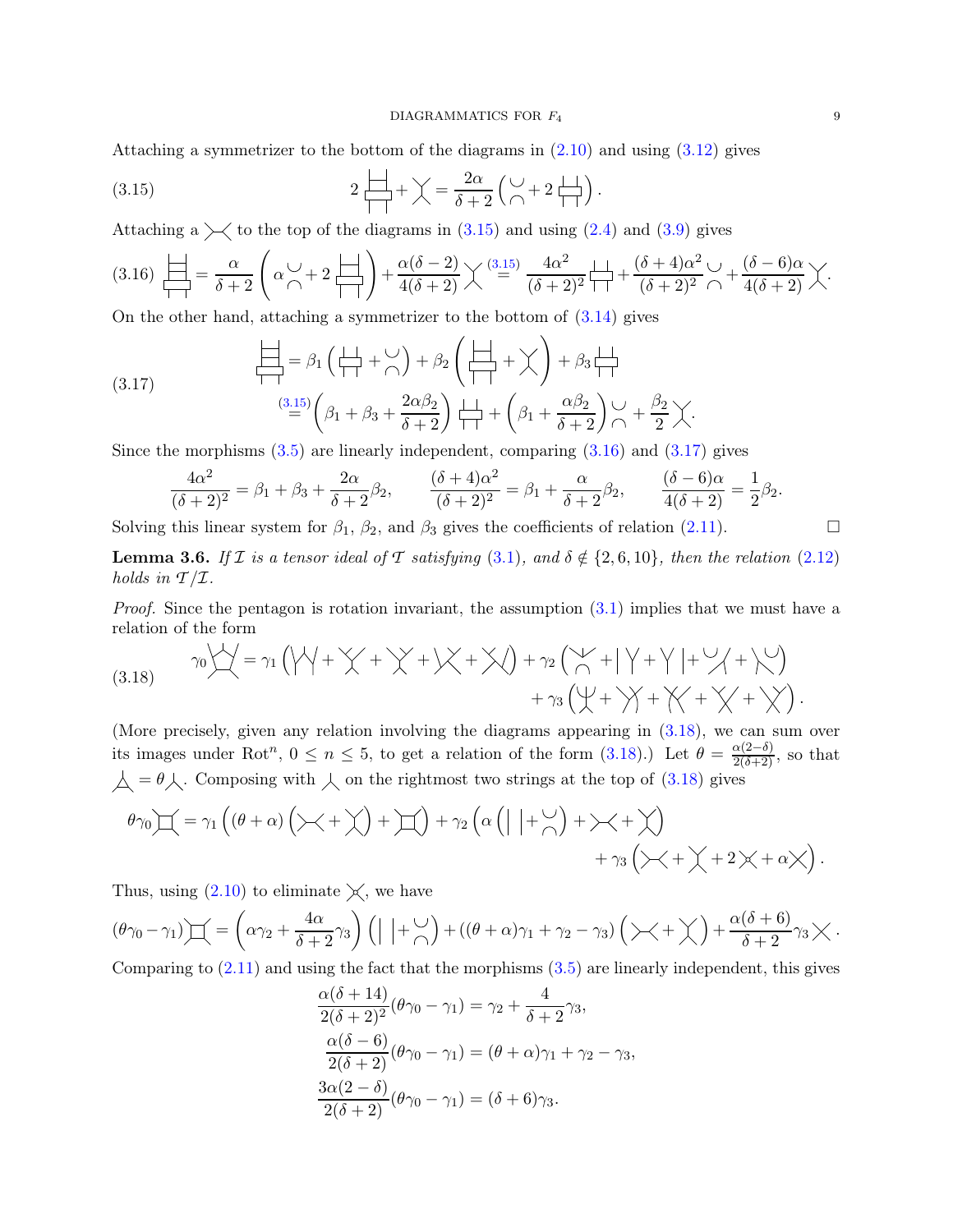Assuming  $\delta \neq 2$ , this is equivalent to the linear system

(3.19) 
$$
\gamma_2 + \frac{\delta + 30}{3(\delta - 2)} \gamma_3 = 0, \qquad \frac{\alpha(\delta + 6)}{2(\delta + 2)} \gamma_1 + \gamma_2 + \frac{\delta^2 - 3\delta - 30}{3(\delta - 2)} \gamma_3 = 0,
$$

$$
\frac{3\alpha(2 - \delta)}{2(\delta + 2)} \gamma_1 + (\delta + 6) \gamma_3 = \frac{3\alpha^2(2 - \delta)^2}{4(\delta + 2)^2} \gamma_0.
$$

<span id="page-9-0"></span>Subtracting the first equation above from the second gives

$$
\frac{\alpha(\delta+6)}{2(\delta+2)} + \frac{(\delta+6)(\delta-10)}{3(\delta-2)}\gamma_3 = 0 \iff \gamma_3 = \frac{3\alpha(2-\delta)}{2(\delta+2)(\delta-10)}\gamma_1.
$$

as long as  $\delta \neq 6, 10$ . Combining with [\(3.19\)](#page-9-0) then gives

$$
\frac{3\alpha(2-\delta)}{2(\delta+2)}\gamma_1 + \frac{3\alpha(\delta+6)(2-\delta)}{2(\delta+2)(\delta-10)}\gamma_1 = \frac{3\alpha^2(2-\delta)^2}{4(\delta+2)^2}\gamma_0
$$
  

$$
\implies -\frac{3\alpha(\delta-2)^2}{(\delta+2)(\delta-10)}\gamma_1 = \frac{3\alpha^2(2-\delta)^2}{4(\delta+2)^2}\gamma_0 \implies \gamma_1 = \frac{\alpha(10-\delta)}{4(\delta+2)}\gamma_0.
$$

Thus

$$
\gamma_3 = \frac{3\alpha(2-\delta)}{2(\delta+2)(\delta-10)}\gamma_1 = \frac{3\alpha^2(\delta-2)}{8(\delta+2)^2}\gamma_0 \text{ and } \gamma_2 = \frac{\delta+30}{3(2-\delta)}\gamma_3 = -\frac{\alpha^2(\delta+30)}{8(\delta+2)^2}\gamma_0.
$$

We see that the relation [\(3.18\)](#page-8-3) becomes trivial if  $\gamma_0 = 0$ , so we may assume  $\gamma_0 \neq 0$ . Then, dividing  $(3.18)$  by  $\gamma_0$  gives the relation  $(2.12)$ .

**Remark 3.7.** When  $\delta \in \{2, 6, 10\}$ , there exist other solutions to the linear system appearing in the proof of Lemma [3.6.](#page-8-4) We are not sure of the role of these other categories in representation theory. Compare to Remark [3.3.](#page-7-4)

*Proof of Theorem [3.1.](#page-5-0)* The theorem now follows immediately from Proposition [3.2](#page-5-6) and Lemmas [3.5](#page-7-5) and [3.6.](#page-8-4)  $\Box$ 

Remark 3.8. When combined with Remark [2.3,](#page-2-5) Theorem [3.1](#page-5-0) implies that every pivotal symmetric monoidal category  $\mathcal C$  generated by a symmetric self-dual object I and a rotationally invariant symmetric morphism  $1 \to \infty^3$ , and with dim  $\mathcal{C}(1, \mathbb{R}^n)$  equal to 1, 0, 1, 1, 5, 15 for  $n = 0, 1, 2, 3, 4, 5$ , respectively, is a quotient of  $\mathcal F$  for some value of  $\delta$ . Similar categories, with different conditions on the dimensions, were classified in [\[MPS17\]](#page-19-12). The corresponding statement for the quantum  $G_2$  link invariant is given in [\[Kup94,](#page-19-2) Th. 2.1].

## 4. THE ALBERT ALGEBRA AND THE LIE GROUP OF TYPE  $F_4$

In this section, we will develop some properties of the Albert algebra and the Lie group and Lie algebra of type  $F_4$  that will be used in the sequel. For further details, we refer the reader to  $[Ada96,$ Ch. 16]. Let

$$
A = \left\{ \begin{pmatrix} \lambda_1 & x_3 & \bar{x}_2 \\ \bar{x}_3 & \lambda_2 & x_1 \\ x_2 & \bar{x}_1 & \lambda_3 \end{pmatrix} : \lambda_i \in \mathbb{R}, \ x_i \in \mathbb{O} \right\}
$$

denote the set of  $3\times3$  self-adjoint matrices over the octonions  $\mathbb{O}$ , equipped with the bilinear operation

$$
a \circ b := \frac{1}{2}(ab + ba), \quad a, b \in A,
$$

where the juxtaposition ab denotes usual matrix multiplication. Thus  $A$  is one of the three real Alberta algebras. Note that this algebra is commutative and unital, but *not* associative. We have  $\dim_{\mathbb{R}}(A) = 27$ . Eventually, we will be interested in the complexification  $\mathbb{C} \otimes_{\mathbb{R}} A$ , which is the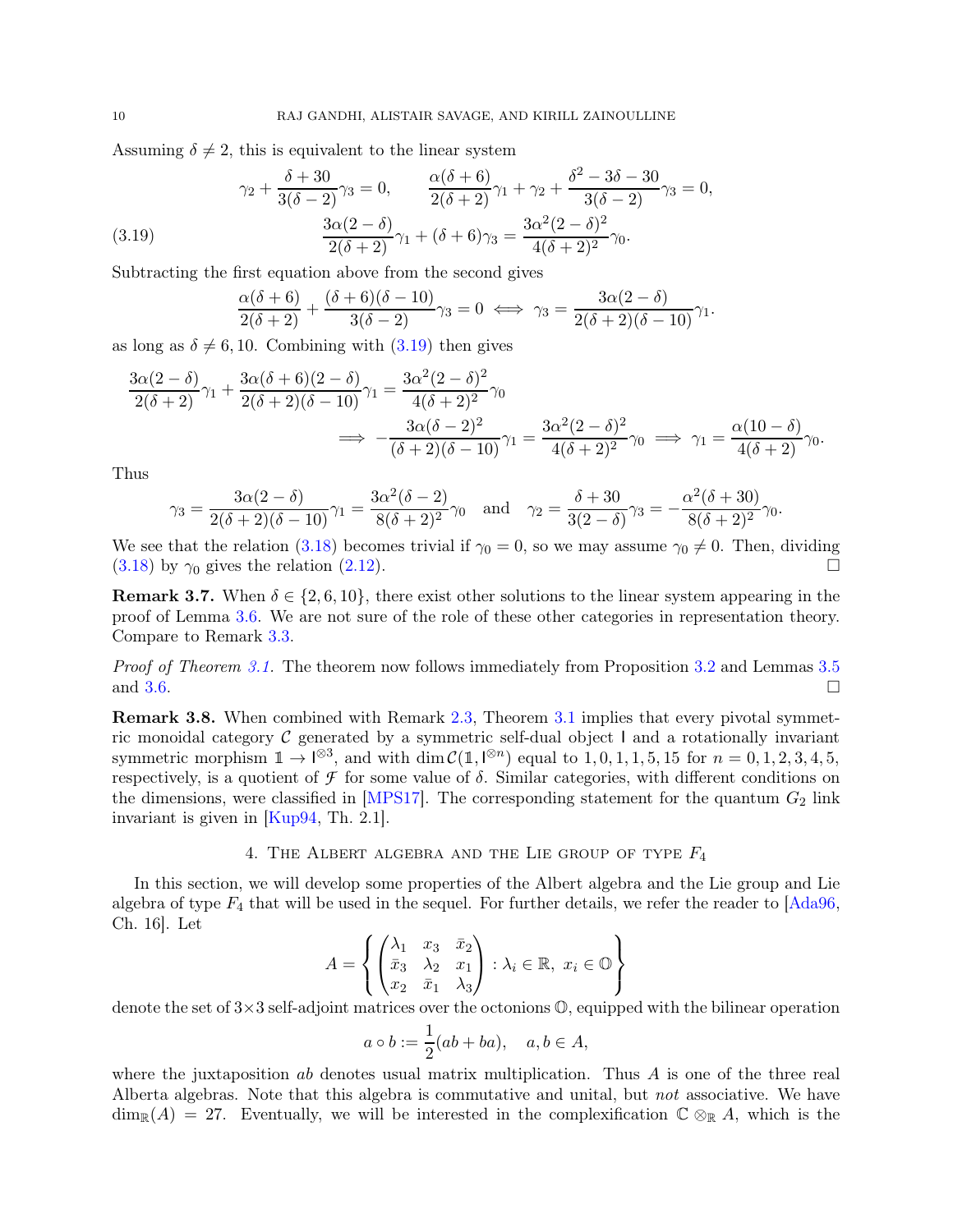unique simple exceptional complex Jordan algebra, up to isomorphism. However, since many of our preliminary arguments are valid over R, we state them in that setting.

Let  $\text{tr}: A \to \mathbb{R}$  denote the trace map, so that

(4.1) 
$$
\operatorname{tr}\begin{pmatrix} \lambda_1 & x_3 & \bar{x}_2 \\ \bar{x}_3 & \lambda_2 & x_1 \\ x_2 & \bar{x}_1 & \lambda_3 \end{pmatrix} = \lambda_1 + \lambda_2 + \lambda_3.
$$

For  $a \in A$ , let

<span id="page-10-1"></span><span id="page-10-0"></span>
$$
L_a\colon A\to A,\quad b\mapsto a\circ b,
$$

denote the R-linear map given by left multiplication by a.

**Lemma 4.1.** *For*  $a \in A$ *, we have* 

(4.2) 
$$
\operatorname{tr}(a) = \frac{1}{9} \operatorname{Tr}(L_a),
$$

*where*  $\text{Tr}(L_a)$  *denotes the usual trace of the linear operator*  $L_a$  *on the* 27-dimensional real vector *space* A*.*

*Proof.* Let  $E_{ij}$  denote the matrix with a 1 in the  $(i, j)$ -entry and all other entries equal to zero. Since both sides of [\(4.2\)](#page-10-0) are R-linear in a, it suffices to consider the cases where  $a = xE_{ij} + \bar{x}E_{ji}$ for  $x \in \mathbb{O}, 1 \leq i, j \leq 3$ . Consider the basis of A given by the elements

$$
yE_{kl} + \bar{y}E_{lk}, \quad k \leq l,
$$

where y runs over a basis of  $\mathbb{O}$  if  $k \neq l$ , and  $y = \frac{1}{2}$  $\frac{1}{2}$  if  $k = l$ . Now

$$
L_a(yE_{kl} + \bar{y}E_{lk}) = \frac{1}{2} (\delta_{jk}xyE_{il} + \delta_{jl}x\bar{y}E_{ik} + \delta_{ik}\bar{x}yE_{jl} + \delta_{il}\bar{x}\bar{y}E_{jk}).
$$

We see that the  $yE_{ij} + \bar{y}E_{ji}$  component of this is zero unless  $i = j = k$  or  $i = j = l$ . Thus  $tr(L_a)$ is zero unless a is a diagonal matrix. On the other hand, if  $a = \lambda E_{ii}$ ,  $\lambda \in \mathbb{R}$ , then  $L_a$  acts as multiplication by  $\frac{\lambda}{2}(\delta_{ik} + \delta_{il})$  on the subspace  $xE_{kl} + \bar{x}E_{lk}$ ,  $x \in \mathbb{O}$ ,  $k \neq l$ , and multiplication by  $\lambda$ on the subspace  $\mathbb{R}E_{ii}$ . Thus  $\text{tr}(L_a) = (1 + \frac{1}{2}(16))\lambda = 9\lambda$ .

Let  $G$  denote the group of algebra automorphisms of  $A$ . Thus  $G$  is the compact connected real Lie group of type  $F_4$ .

**Lemma 4.2.** We have  $tr(ga) = tr(a)$  for all  $a \in A$  and  $g \in G$ .

*Proof.* For  $a \in A$  and  $g \in G$ , we have

<span id="page-10-3"></span>
$$
(gLag-1)(b) = g(a \circ (g-1b)) = (ga) \circ b = Lga(b).
$$

Thus  $tr(ga) = \frac{1}{9} \text{Tr}(L_{ga}) = \frac{1}{9} \text{Tr}(gL_a g^{-1}) = \frac{1}{9} \text{Tr}(L_a) = \text{tr}(a).$ 

<span id="page-10-2"></span>Corollary 4.3. *The symmetric bilinear form*

(4.3) 
$$
B: A \otimes A \to \mathbb{R}, \quad B(a \otimes b) := \text{tr}(a \circ b),
$$

*is nondegenerate and* G*-invariant.*

We will sometimes write  $B(a, b)$  for  $B(a \otimes b)$ .

*Proof.* Direct computation shows that, if a is the matrix appearing in [\(4.1\)](#page-10-1), then

$$
B(a, a) = \sum_{i=1}^{3} (\lambda_i^2 + ||x_i||^2),
$$

which is nonzero when  $a \neq 0$ . Hence B is nondegenerate. Since

$$
B(ga, gb) = \operatorname{tr}((ga) \circ (gb)) = \operatorname{tr}(g(a \circ b)) = \operatorname{tr}(a \circ b) = B(a \otimes b),
$$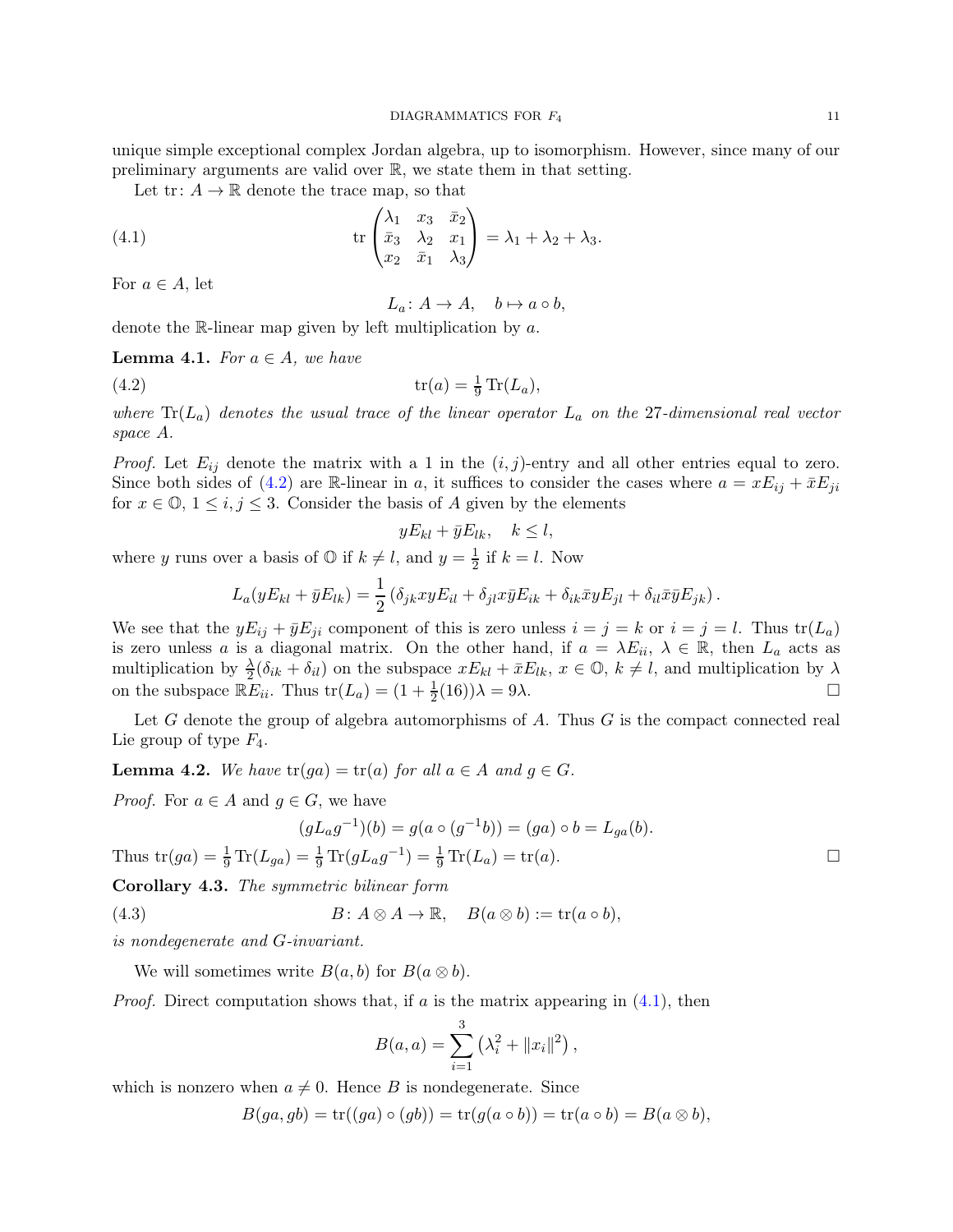we also see that B is G-invariant.

<span id="page-11-2"></span>It follows from Corollary [4.3](#page-10-2) that we have a decomposition of G-modules

(4.4) 
$$
A = \mathbb{R}1_A \oplus V_{\mathbb{R}}, \quad V_{\mathbb{R}} := \ker(\mathrm{tr}).
$$

Then  $V_{\mathbb{R}}$  is the 26-dimensional irreducible *G*-module ( $\lbrack \text{Ada96}, \text{Cor. } 16.2 \rbrack$ ). Let

<span id="page-11-5"></span>(4.5) 
$$
\pi: A \to V_{\mathbb{R}}, \quad \pi(a) = a - \frac{1}{3} \text{tr}(a) 1_A
$$

be the projection along the decomposition [\(4.4\)](#page-11-2).

<span id="page-11-3"></span>For  $x \in \mathbb{O}$ , let  $\text{Re}(x)$  denote its real part. It is straightforward to verify that

(4.6) 
$$
\operatorname{Re}(xy) = \operatorname{Re}(yx), \quad \operatorname{Re}((xy)z) = \operatorname{Re}(x(yz)), \qquad x, y, z \in \mathbb{O}.
$$

For  $X \in Mat_{3\times 3}(\mathbb{O})$ , let  $\text{tr}_{\mathbb{R}} = \text{Re}(\text{tr}(X)).$ 

**Lemma 4.4.** *For*  $X, Y, Z \in \text{Mat}_{3 \times 3}(\mathbb{O})$ *, we have* 

(4.7) 
$$
\operatorname{tr}_{\mathbb{R}}(XY) = \operatorname{tr}_{\mathbb{R}}(YX) \quad and \quad \operatorname{tr}_{\mathbb{R}}((XY)Z) = \operatorname{tr}_{\mathbb{R}}(X(YZ)).
$$

*Proof.* Since both sides of both equalities to be proved are  $\mathbb{R}$ -linear in X, Y, and Z, it suffices to consider the case where  $X = xE_{ij}$ ,  $Y = yE_{kl}$ , and  $Z = zE_{mn}$ , for  $x, y, z \in \mathbb{O}$ . For the first equality, we have  $\lambda$  ,  $\lambda$ 

<span id="page-11-6"></span><span id="page-11-4"></span>
$$
\operatorname{tr}_{\mathbb{R}}(XY) = \delta_{jk}\delta_{il} \operatorname{Re}(xy) \stackrel{(4.6)}{=} \delta_{jk}\delta_{il} \operatorname{Re}(yx) = \operatorname{tr}_{\mathbb{R}}(YX).
$$

For the second equality, we have

$$
\operatorname{tr}_{\mathbb{R}}((XY)Z) = \delta_{jk}\delta_{lm}\delta_{in} \operatorname{Re}((xy)z) \stackrel{(4.6)}{=} \delta_{jk}\delta_{lm}\delta_{in} \operatorname{Re}(x(yz)) = \operatorname{tr}_{\mathbb{R}}(X(YZ)). \qquad \qquad \square
$$

Lemma 4.5. *We have*

(4.8) 
$$
\operatorname{tr}((a \circ b) \circ c) = \operatorname{tr}(a \circ (b \circ c)), \quad a, b, c \in A.
$$

*Proof.* For  $a, b, c \in A$ , we have

$$
4\operatorname{tr}((a \circ b) \circ c) = 4\operatorname{tr}_{\mathbb{R}}((a \circ b) \circ c) = \operatorname{tr}_{\mathbb{R}}((ab)c + (ba)c + c(ab) + c(ba))
$$
  

$$
\stackrel{(4.7)}{=} \operatorname{tr}_{\mathbb{R}}(a(bc) + a(cb) + (bc)a + (cb)a) = 4\operatorname{tr}_{\mathbb{R}}(a \circ (b \circ c)) = 4\operatorname{tr}(a \circ (b \circ c)). \quad \Box
$$

**Lemma 4.6.** *For*  $a \in V_{\mathbb{R}}$ *, we have* 

(4.9) 
$$
\pi(\pi(a \circ a) \circ a) = \frac{1}{6} \operatorname{tr}(a \circ a)a.
$$

*Proof.* Since  $tr(a) = 0$ ,  $[Ada96, Th. 16.6(iii)]$  (which is essentially the Cayley–Hamilton theorem for A) implies that

$$
0 = (a \circ a) \circ a - \frac{1}{2} \operatorname{tr}(a \circ a)a - \frac{1}{3} \operatorname{tr}((a \circ a) \circ a) \stackrel{(4.5)}{=} \pi((a \circ a) \circ a) - \frac{1}{2} \operatorname{tr}(a \circ a)a.
$$

Now, since  $\pi(a) = a$ , we have

<span id="page-11-0"></span>
$$
\pi((a\circ a)\circ a)\stackrel{(4.5)}{=} \pi(\pi(a\circ a)\circ a)+\frac{1}{3}\operatorname{tr}(a\circ a)a.
$$

The identity  $(4.9)$  now follows.

**Corollary 4.7.** *For*  $a, b, c \in V_{\mathbb{R}}$ *, we have* 

<span id="page-11-1"></span>
$$
(4.10) \quad \pi(\pi(a\circ b)\circ c) + \pi(\pi(b\circ c)\circ a) + \pi(\pi(a\circ c)\circ b) = \frac{1}{6}(\text{tr}(b\circ c)a + \text{tr}(a\circ b)c + \text{tr}(a\circ c)b).
$$

*Proof.* This is the polarization of the identity [\(4.9\)](#page-11-0). That is, we replace a in (4.9) by  $\lambda_a a + \lambda_b b + \lambda_c c$ , expand, and take the  $\lambda_a \lambda_b \lambda_c$  terms.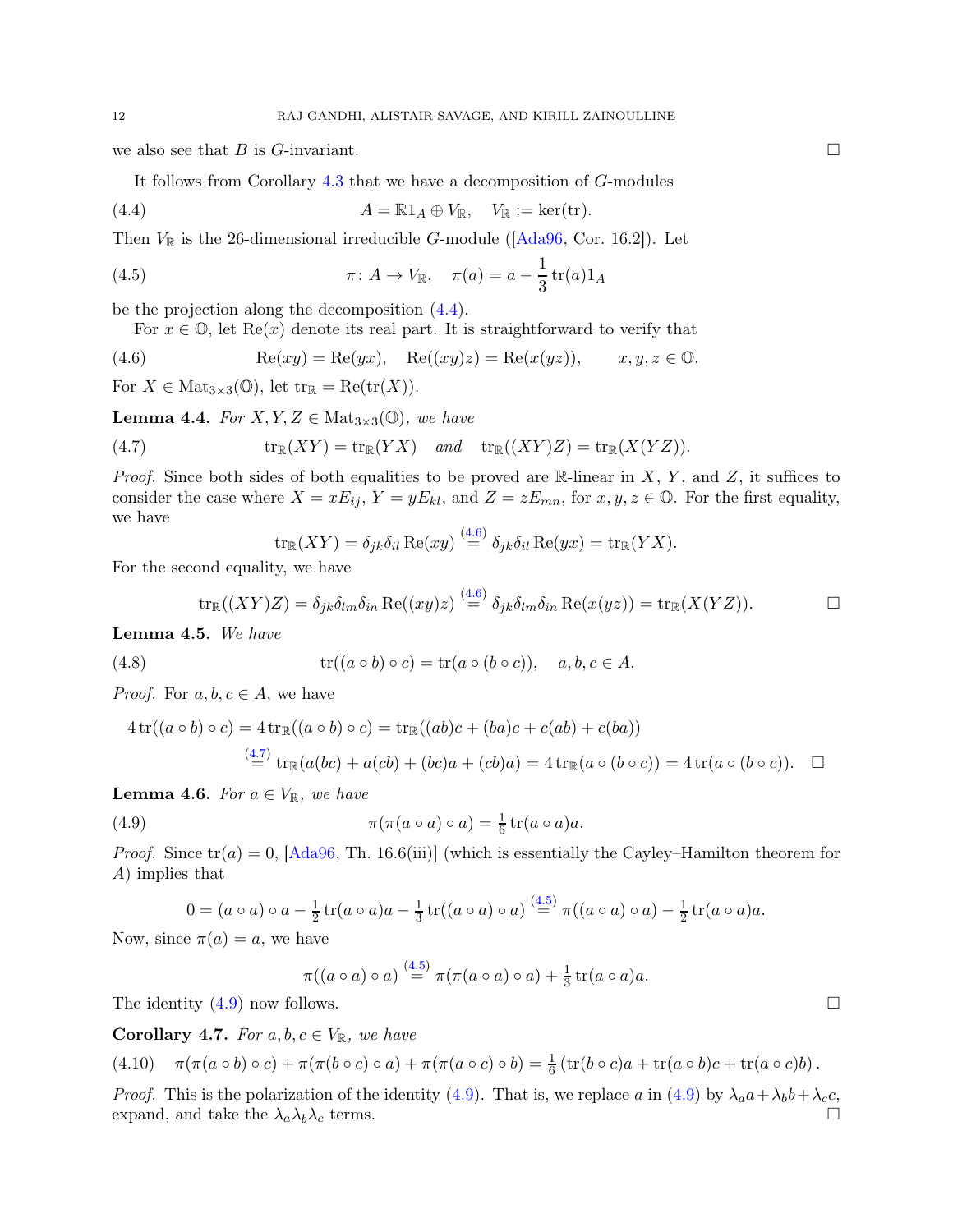Fix a basis  $\mathbf{B}_V$  of  $V_{\mathbb{R}}$ . By Corollary [4.3,](#page-10-2) there exists a dual basis  $\mathbf{B}_V^{\vee} = \{b^{\vee} : b \in \mathbf{B}_V\}$  defined by

<span id="page-12-2"></span>
$$
\operatorname{tr}(a^{\vee} \circ b) = \delta_{a,b}, \quad a, b \in \mathbf{B}_V.
$$

We can extend this to a basis  $\mathbf{B}_A := \mathbf{B}_V \sqcup \{1\}$  of A, with dual basis  $\mathbf{B}_V^{\vee} \sqcup \{\frac{1}{3}\}\)$ , i.e.  $1^{\vee} = \frac{1}{3}$  $\frac{1}{3}$ . Note that the elements  $\sum_{b\in \mathbf{B}_V} b\otimes b^{\vee} \in V_{\mathbb{R}} \otimes V_{\mathbb{R}}$  and  $\sum_{b\in \mathbf{B}_A} b\otimes b^{\vee} \in A \otimes A$  are both independent of the choice of bases.

**Lemma 4.8.** *For*  $a \in A$ *, we have* 

(4.11) 
$$
\sum_{b \in \mathbf{B}_A} a \circ b \otimes b^{\vee} = \sum_{b \in \mathbf{B}_A} b \otimes b^{\vee} \circ a.
$$

*Proof.* We have

$$
\sum_{b\in \mathbf{B}_A} a\circ b\otimes b^{\vee} = \sum_{b,c\in \mathbf{B}_A} \text{tr}(c^{\vee}\circ (a\circ b))c\otimes b^{\vee} \stackrel{(4.8)}{=} \sum_{b,c\in \mathbf{B}_A} c\otimes \text{tr}((c^{\vee}\circ a)\circ b)b^{\vee} = \sum_{c\in \mathbf{B}_A} c\otimes c^{\vee}\circ a. \quad \Box
$$

Let  $\mathfrak{g} = \mathbb{C} \otimes_{\mathbb{R}} \mathfrak{g}_{\mathbb{R}}$  be the complexification of the Lie algebra  $\mathfrak{g}_{\mathbb{R}}$  of G, and let  $V = \mathbb{C} \otimes_{\mathbb{R}} V_{\mathbb{R}}$  be the corresponding natural  $\mathfrak g$ -module. Let  $\mathfrak g$ -mod denote the category of finite-dimensional  $\mathfrak g$ -modules. We continue to denote by tr and B the complexification of the maps  $(4.1)$  and  $(4.3)$ . Then  $\mathbf{B}_V$  is also a  $\mathbb{C}$ -basis of V with dual basis  $\mathbf{B}_V^{\vee}$ . We will continue to use the bar notation  $\overline{\phantom{a}}$  to denote the conjugation of the octonions, extended to their complexification by C-linearity.

We conclude this section by recalling some basic facts about the representation theory of  $\mathfrak{g}$ . Consider the following labeling of the nodes of the Dynkin diagram of type  $F_4$ :

$$
\overset{1}{\bullet} \overset{2}{\longrightarrow} \overset{3}{\bullet} \overset{4}{\longrightarrow}
$$

Let  $\omega_1, \omega_2, \omega_3, \omega_4$  denote the corresponding fundamental weights. For a dominant integral weight λ, let  $V_{\lambda}$  denote the simple **g**-module of highest weight λ. In particular  $V = V_{\omega_4}$ , while  $V_{\omega_1}$  is the adjoint representation. We have tensor product decompositions

<span id="page-12-4"></span>(4.12)  $V^{\otimes 2} = V_0 \oplus V_{\omega_1} \oplus V_{\omega_3} \oplus V_{\omega_4} \oplus V_{2\omega_4},$ 

<span id="page-12-5"></span>
$$
(4.13) \tV^{\otimes 3} = V_0 \oplus V_{\omega_1}^{\oplus 2} \oplus V_{\omega_2} \oplus V_{\omega_3}^{\oplus 4} \oplus V_{\omega_4}^{\oplus 5} \oplus V_{\omega_1 + \omega_4}^{\oplus 3} \oplus V_{\omega_3 + \omega_4}^{\oplus 2} \oplus V_{2\omega_4}^{\oplus 3} \oplus V_{3\omega_4}.
$$

This follows, for example from the table given in [\[MPR90,](#page-19-14) Ch. 11, Table 7]. By Schur's lemma, we thus have

<span id="page-12-3"></span>(4.14) dim Hom<sub>$$
\mathfrak{g}(V^{\otimes 2}, V^{\otimes 2}) = 5
$$
 and dim Hom <sub>$\mathfrak{g}(V^{\otimes 3}, V^{\otimes 2}) = 15$</sub></sub> 

<span id="page-12-1"></span>The importance of these dimensions is the assumption [\(3.1\)](#page-5-7) in Theorem [3.1.](#page-5-0)

## 5. THE FUNCTOR

In this section we describe a natural functor from the category  $\mathcal F$  to the category  $\mathfrak g$ -mod of finite-dimensional modules over the complex Lie algebra  $\mathfrak g$  of type  $F_4$ . We do this by first defining a functor from  $\mathcal{T}$ , and then showing that it factors through  $\mathcal{F}$ . Throughout this section we work over the field  $\mathbb{k} = \mathbb{C}$ .

<span id="page-12-0"></span>Theorem 5.1. *There is a unique monoidal functor*

$$
\Phi\colon \mathcal{T}_{7/3,26}\to\mathfrak{g}\text{-}\mathrm{mod}
$$

*given on objects by*  $I \mapsto V$  *and on morphisms by* 

(5.1) 
$$
\Phi(\downarrow): V \otimes V \to V, \qquad a \otimes b \mapsto \pi(a \circ b),
$$

(5.2)  $\Phi(\times) : V \otimes V \to V \otimes V,$   $a \otimes b \mapsto b \otimes a,$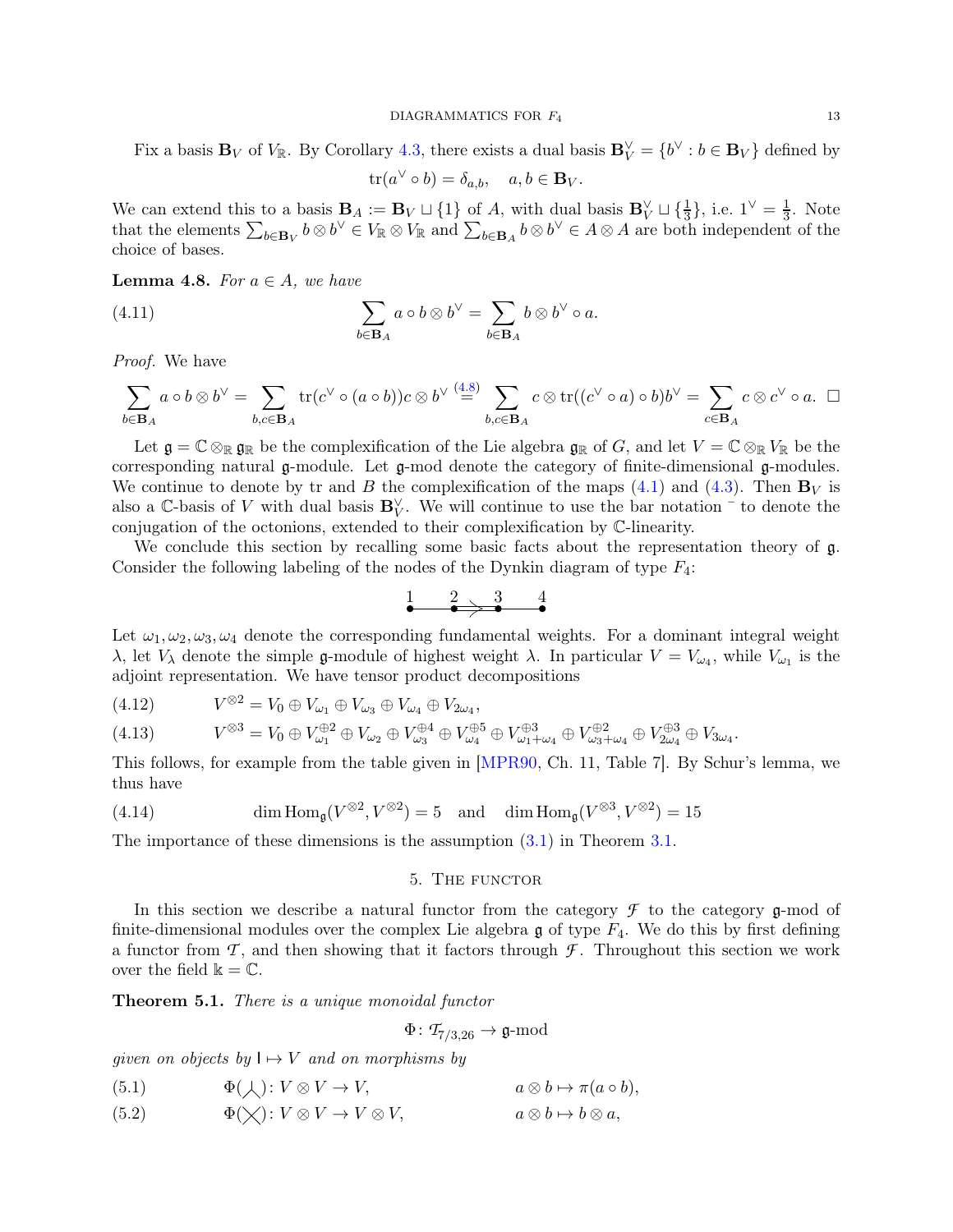14 RAJ GANDHI, ALISTAIR SAVAGE, AND KIRILL ZAINOULLINE

(5.3) 
$$
\Phi(\bigcup): \mathbb{C} \to V \otimes V, \qquad 1 \mapsto \sum_{b \in \mathbf{B}_V} b \otimes b^{\vee},
$$

(5.4) 
$$
\Phi(\cap): V \otimes V \to \mathbb{C}, \qquad a \otimes b \mapsto B(a \otimes b) = \text{tr}(a \circ b).
$$

*Furthermore*

<span id="page-13-0"></span>(5.5) 
$$
\Phi(\gamma): V \to V \otimes V, \qquad a \mapsto \sum_{b \in \mathbf{B}_V} b \otimes \pi(b^{\vee} \circ a) = \sum_{b \in \mathbf{B}_V} \pi(a \circ b) \otimes b^{\vee}.
$$

*Proof.* We must verify that  $\Phi$  respects the defining relations in Definition [2.1.](#page-2-1) The verification of the relations  $(2.3)$  and the first two equalities in  $(2.2)$  is straightforward.

For the third equality in [\(2.2\)](#page-2-3), we first use [\(4.11\)](#page-12-2) to see that, for  $a \in V$ ,

$$
\sum_{b\in \mathbf{B}_V} a\circ b\otimes b^{\vee} + a\otimes \frac{1}{3} = \sum_{b\in \mathbf{B}_V} b\otimes b^{\vee} + \frac{1}{3}\otimes a.
$$

Applying  $\pi \otimes \pi$  yields

$$
\sum_{b\in \mathbf{B}_V} \pi(a\circ b) \otimes b^{\vee} = \sum_{b\in \mathbf{B}_V} b \otimes \pi(b^{\vee}\circ a).
$$

Thus, for  $a \in V$ , we have

$$
\Phi\left(\bigcup\limits_{k\in\mathbf{B}_V}\right)(a)=\sum_{b\in\mathbf{B}_V}b\otimes\pi(b^{\vee}\circ a)=\sum_{b\in\mathbf{B}_V}\pi(a\circ b)\otimes b^{\vee}=\Phi\left(\bigwedge\limits_{k\in\mathbf{B}_V}\right)(a).
$$

This shows that  $\Phi$  preserves the third equality in [\(2.2\)](#page-2-3) and that it satisfies [\(5.5\)](#page-13-0). For the fourth equality in  $(2.2)$ , we compute

$$
\Phi\left(\bigwedge\right)\left(a\otimes b\otimes c\right)=B(a\otimes c)b=\Phi\left(\bigwedge\right)\left(a\otimes b\otimes c\right).
$$

The fact that  $\Phi$  respects the first two relations in [\(2.4\)](#page-2-4) follows immediately from the fact that  $a \circ b = b \circ a$  for  $a, b \in V$ . Now consider the third relation in [\(2.4\)](#page-2-4). Since V is an irreducible g-module, there exists  $\alpha \in \mathbb{C}$  such that

$$
\Phi\left(\bigdiamondsuit\right)(a) = \alpha a \quad \text{for all } a \in V,
$$

and we must show that  $\alpha = \frac{7}{3}$  $\frac{7}{3}$ . It suffices to show this for some specific choice of a, so we choose  $a = E_{11} - E_{22}$ . Now, choose the basis

$$
\mathbf{B}_V = \{b_1 = \frac{1}{\sqrt{2}} E_{11} - \frac{1}{\sqrt{2}} E_{22}, b_2 = \frac{1}{\sqrt{6}} E_{11} + \frac{1}{\sqrt{6}} E_{22} - \frac{2}{\sqrt{6}} E_{33} \} \sqcup \mathbf{B}'_V, \text{ where}
$$
  

$$
\mathbf{B}'_V = \{ \frac{1}{2} (x E_{ij} + \bar{x} E_{ji}) : 1 \le i < j \le 3, x \in \mathbf{B}_0 \},
$$

and where  $\mathbf{B}_{\mathbb{O}}$  is the usual basis of  $\mathbb{O}$  (in particular,  $\bar{x}x = x\bar{x} = 1$  for  $x \in \mathbf{B}_{\mathbb{O}}$ ). Then  $\mathbf{B}_{V}$  is an orthonormal basis for V, that is,  $b^{\vee} = b$  for all  $b \in \mathbf{B}_V$ . Furthermore, for  $b = \frac{1}{2}$  $\frac{1}{2}(xE_{ij} + \bar{x}E_{ji})$ , with  $x \in \mathbf{B}_{\mathbb{O}}$  and  $1 \leq i < j \leq 3$ , we have

$$
(a \circ b) \circ b^{\vee} = \frac{1}{2}(\delta_{i1} - \delta_{i2} - \delta_{j2})b \circ b = \frac{1}{4}(\delta_{i1} - \delta_{i2} - \delta_{j2})(E_{ii} + E_{jj}).
$$

Therefore,

$$
\sum_{b \in \mathbf{B}_V} (a \circ b) \circ b^{\vee} = (a \circ b_1) \circ b_1 + (a \circ b_2) \circ b_2 + \sum_{b \in \mathbf{B}'_V} (a \circ b) \circ b
$$
  
=  $\frac{1}{2} (E_{11} - E_{22}) + \frac{1}{6} (E_{11} - E_{22}) + 2 \sum_{i < j} (\delta_{i1} - \delta_{i2} - \delta_{j2}) (E_{ii} + E_{jj}) = \frac{8}{3} a.$ 

Thus we have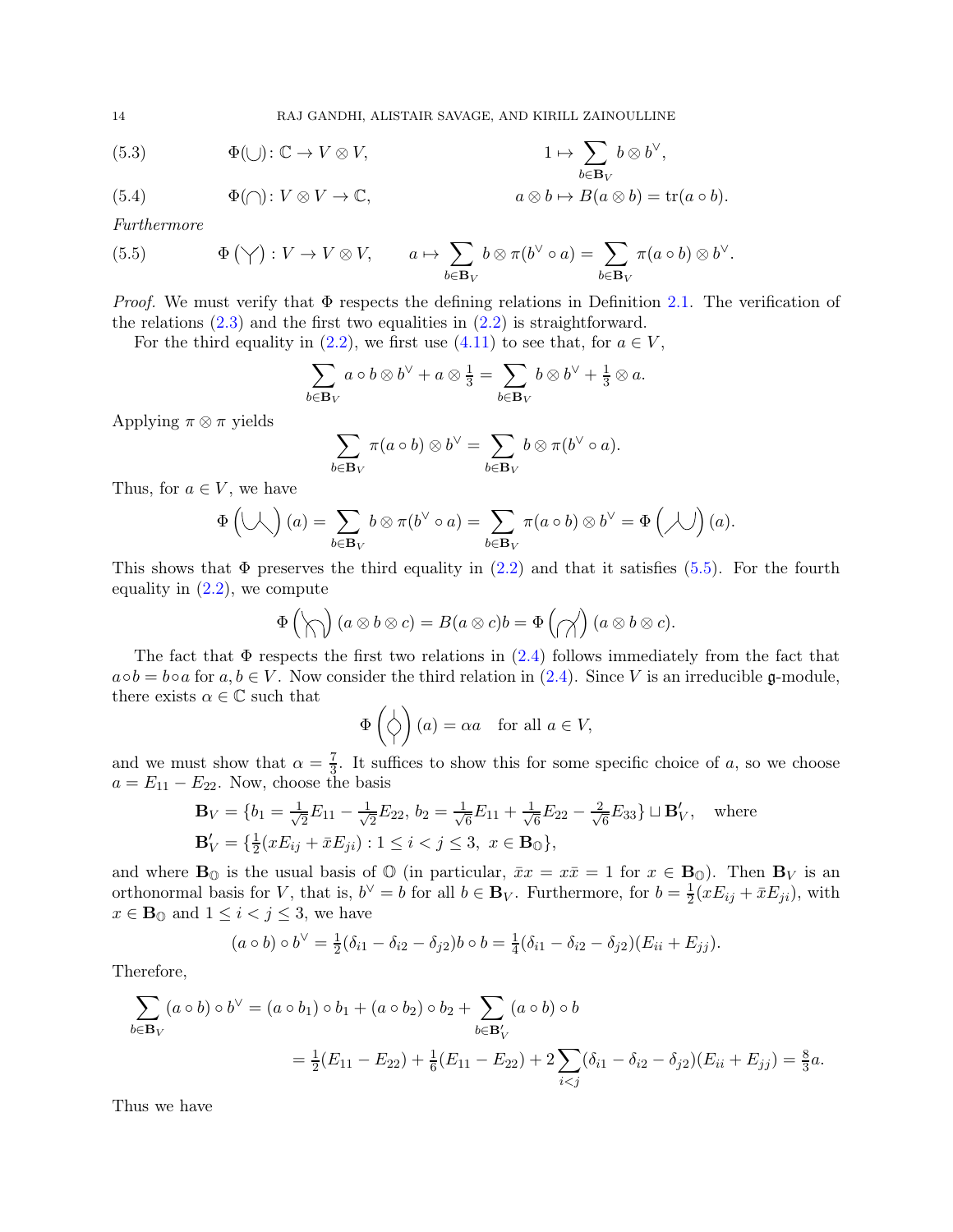$DIAGRAMMATICS FOR$   $F_4$  15

$$
\Phi\left(\bigwedge\limits^{\prime}\right)(a) = \sum_{b \in \mathbf{B}_V} \pi\left(\pi(a \circ b) \circ b^{\vee}\right) \stackrel{(4.5)}{=} \sum_{b \in \mathbf{B}_V} \pi((a \circ b) \circ b^{\vee}) - \frac{1}{3} \sum_{b \in \mathbf{B}_V} B(a \otimes b)\pi(b^{\vee})
$$

$$
= \sum_{b \in \mathbf{B}_V} \pi((a \circ b) \circ b^{\vee}) - \frac{1}{3}\pi(a) = \frac{8}{3}a - \frac{1}{3}a = \frac{7}{3}a,
$$

as desired.

That  $\Phi$  respects the fourth equality in [\(2.4\)](#page-2-4) follows immediately from the fact that dim<sub>C</sub>  $V = 26$ . Since  $\Phi(\bigtriangleup)$  is a homomorphism of g-modules from the trivial module to V, it must be zero by Schur's lemma, proving that  $\Phi$  respects the fifth equality in [\(2.4\)](#page-2-4).

For a linear category C, let  $\text{Kar}(\mathcal{C})$  denote its additive Karoubi envelope. Thus, objects of  $\text{Kar}(\mathcal{C})$ are pairs  $(X, e)$ , where X is an object in the additive envelope Add(C) of C, and  $e \in C(X, X)$  is an idempotent endomorphism. Morphisms in  $\text{Kar}(\mathcal{C})$  are given by

$$
Kar(\mathcal{C})((X, e), (X', e')) = e' \text{Add}(\mathcal{C})(X, X')e.
$$

<span id="page-14-3"></span>Composition is as in  $\mathcal{C}$ .

Proposition 5.2. *The functor* Φ *is full.*

*Proof.* We follow the method of the proof of [\[Kup96,](#page-19-3) Th. 5.1]. Since the category g-mod is idempotent complete, we have an induced functor

(5.6) 
$$
Kar(\mathcal{T}_{7/3,26}) \to \mathfrak{g}\text{-mod}.
$$

Let  $C$  be the image of this functor. Then  $C$  is a rigid symmetric monoidal category. We claim that End $c(V^{\otimes n})$  is a semisimple algebra for all  $n \geq 0$ . Indeed, consider the conjugate-linear contravariant monoidal endofunctor  $\Xi$  of  $\mathcal F$  determined on objects by  $I \mapsto I$  and on morphisms by

<span id="page-14-2"></span> $X \mapsto Y, \quad X \mapsto X, \quad \bigcup \mapsto \bigcap, \quad \bigcap \mapsto \bigcup.$ 

Intuitively, Ξ is given by reflecting diagrams in the vertical axis and taking the complex conjugate of all coefficients. Then  $\Phi$  intertwines  $\Xi$  with the hermitian adjoint. It follows that  $\text{End}_{\mathcal{C}}(V^{\otimes n})$ is closed under hermitian adjoint, and hence is semisimple. Thus  $\mathcal C$  satisfies the hypotheses of the Tannaka–Krein duality theorem [\[Kir76,](#page-19-15) p. 177], and must be the category of finite-dimensional representations of some compact group  $H$ . Since all morphisms of  $\mathcal C$  are homomorphisms of  $G$ modules, we have  $G \subseteq H$ . On the other hand, G is precisely the group of automorphisms of V preserving  $\Phi(\lambda)$  and  $\Phi(\cap)$ . Thus  $G = H$  and so [\(5.6\)](#page-14-2) is full. Viewing T as a full subcategory of  $\text{Kar}(\mathcal{T})$  in the usual way, we conclude that  $\Phi$  is full.

# <span id="page-14-0"></span>**Theorem 5.3.** *The functor*  $\Phi$  *from Theorem [5.1](#page-12-0) factors through*  $\mathcal{F}_{7/3,26}$ *.*

*Proof.* Let  $\mathcal I$  be the kernel of the functor  $\Phi$ . Then  $\mathcal I$  is a tensor ideal of  $\mathcal T$ , and we must show that the relations [\(2.10\)](#page-4-1) to [\(2.12\)](#page-4-2) are satisfied in  $\mathcal{T}/\mathcal{I}$ . By Proposition [5.2](#page-14-3) and [\(4.14\)](#page-12-3), it follows that condition  $(3.1)$  is satisfied. Then the theorem follows from Theorem [3.1.](#page-5-0)

<span id="page-14-1"></span>**Remark 5.4.** It is also possible to give a more direct proof that the image of  $(2.10)$  under  $\Phi$  holds in g-mod. Bending the top right endpoint to the bottom of the diagrams by tensoring on the right with I and attaching a cup to the two rightmost endpoints at the top of the diagram (an operation which is invertible by the first relation in  $(2.2)$ ), we see that  $(2.10)$  is equivalent to

+ + = 1 6 + + .

The fact that  $\Phi$  respects this relation follows from [\(4.10\)](#page-11-1) and the fact that the operation  $\circ$  on A is commutative. Hence, we see that [\(2.10\)](#page-4-1) essentially corresponds to the Cayley–Hamilton theorem for the Albert algebra.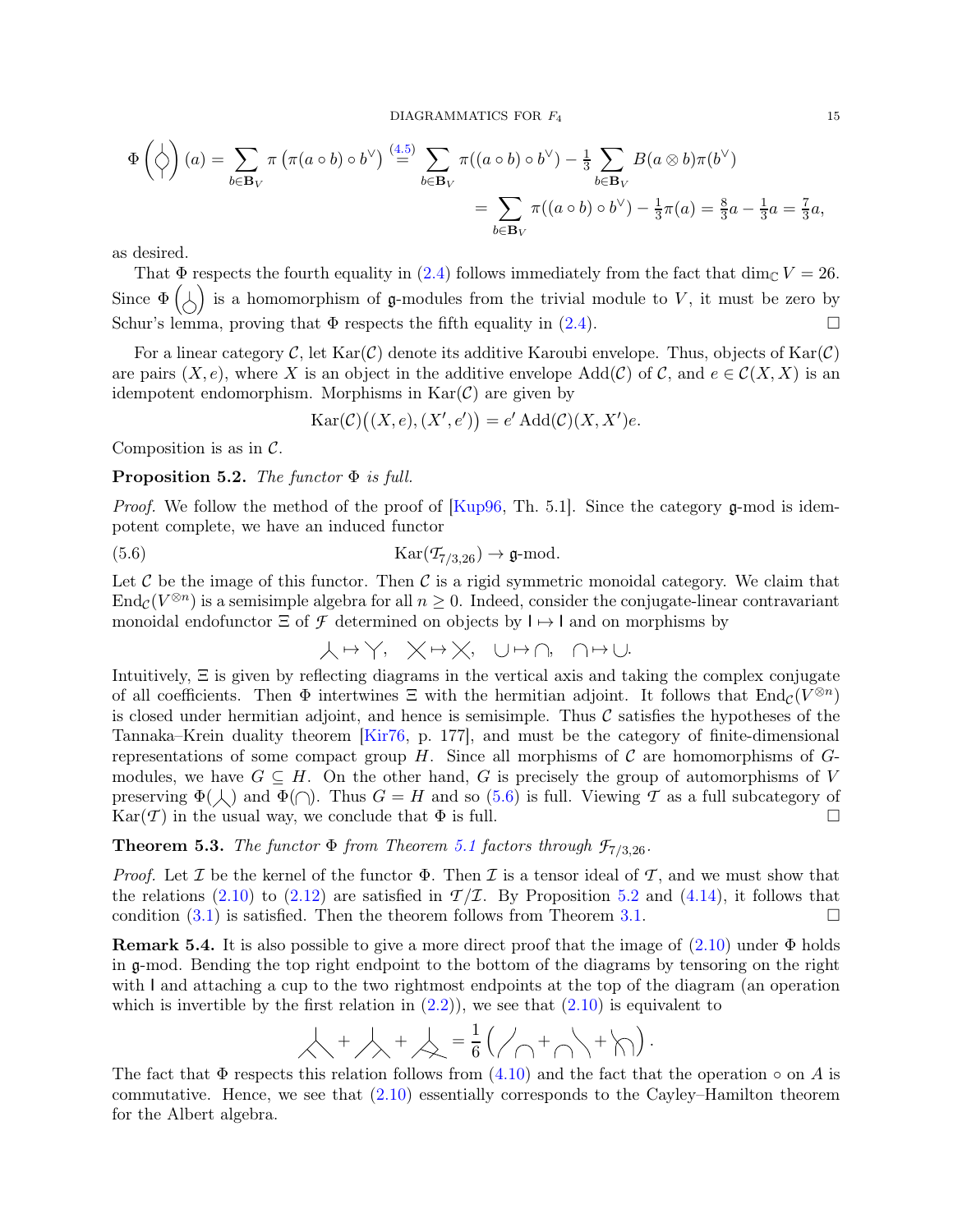<span id="page-15-4"></span>Since the category g-mod is idempotent complete, we have an induced functor

<span id="page-15-0"></span>(5.7) 
$$
Kar(\Phi): Kar(\mathcal{F}_{7/3,26}) \to \mathfrak{g}\text{-mod}.
$$

Proposition 5.5. *The functor* Kar(Φ) *of* [\(5.7\)](#page-15-4) *is full and essentially surjective.*

*Proof.* Fullness follows from Proposition [5.2,](#page-14-3) so it remains to show that  $\text{Kar}(\Phi)$  is essentially surjective. If  $\lambda = \sum_{i=1}^4 \lambda_i \omega_i$ , with  $\lambda_i \in \mathbb{Z}_{\geq 0}$ , then  $V_\lambda$  is the submodule of  $\bigotimes_{i=1}^4 V_{\omega_i}^{\otimes \lambda_i}$  generated by the one-dimensional  $\lambda$  weight space. Since the category  $\mathfrak{g}\text{-mod}$  is semisimple, this implies that  $V_{\lambda}$  is a direct summand of  $\bigotimes_{i=1}^{4} V_{\omega_i}^{\otimes \lambda_i}$ . Therefore, it suffices to show that the image of Kar $(\Phi)$ contains the fundamental representations  $V_{\omega_i}$  for  $i \in \{1,2,3,4\}$ . We see from  $(4.12)$  that  $V_{\omega_1}$  and  $V_{\omega_3}$  are contained in  $V_{\omega_4}^{\otimes 2}$ . It also follows from [\[MPR90,](#page-19-14) Ch. 11, Table 7] that  $V_{\omega_2}$  is contained in  $V_{\omega_3}\otimes V_{\omega_4}.$  $\mathbb{Z}_4$  . The contract of the contract of the contract of the contract of the contract of the contract of the contract of the contract of the contract of the contract of the contract of the contract of the contract of t

<span id="page-15-2"></span>Corollary 5.6. *We have a surjective algebra homomorphism*

 $\mathcal{F}_{7/3,26}(\mathsf{I}^{\otimes k},\mathsf{I}^{\otimes k}) \twoheadrightarrow \text{End}_{\mathfrak{g}}(V^{\otimes k}), \quad k \in \mathbb{N}.$ 

Corollary [5.6](#page-15-2) implies that the endomorphism algebras of  $\mathcal F$  play the role in type  $F_4$  that the group algebra of the symmetric group (or the oriented Brauer algebras if one includes the dual of the natural module) plays in type A and that the Brauer algebras play in types BCD.

<span id="page-15-5"></span>We conclude this section with some conjectures.

## Conjecture 5.7. *The functor* Kar(Φ) *is faithful, and hence is an equivalence of categories.*

A string diagram built from the generating morphisms [\(2.1\)](#page-2-6) via tensor product and composition can be viewed as a graph. Here we view  $\lambda$  as a trivalent vertex and  $\times$  as two edges (that is, we do *not* view the crossing as a vertex). We say such a graph is *component-planar* if its connected components are planar graphs. For example, [\(3.5\)](#page-5-5) is a complete list of the 5 acyclic componentplanar graphs  $\mathbb{R}^{\otimes 2} \to \mathbb{R}^{\otimes 2}$ , and there are precisely 15 acyclic component-planar graphs  $\mathbb{R}^{\otimes 2} \to \mathbb{R}^{\otimes 3}$ .

<span id="page-15-6"></span>(5.8) , , , , , , , , , , , , , , .

<span id="page-15-1"></span>These are the morphisms appearing on the right-hand side of [\(2.12\)](#page-4-2).

Conjecture 5.8. For  $m, n \in \mathbb{N}$ , a basis for  $\mathcal{F}(\mathbb{I}^{\otimes m}, \mathbb{I}^{\otimes n})$  is given by the component-planar graphs *whose cycles are all of length at least six.*

Recall from [\(4.14\)](#page-12-3) that

$$
\dim \operatorname{Hom}_{\mathfrak g}(V^{\otimes 2},V^{\otimes 2})=5 \quad \text{and} \quad \dim \operatorname{Hom}_{\mathfrak g}(V^{\otimes 3},V^{\otimes 2})=15.
$$

One can also count that there are 70 component-planar graphs  $\mathbb{R}^3 \to \mathbb{R}^3$  whose cycles are all of length at least six, and that dim  $\text{Hom}_{\mathfrak{g}}(V^{\otimes 3}, V^{\otimes 3}) = 70$  (using [\(4.13\)](#page-12-5) and Schur's lemma). Thus, it would follow from Proposition [5.2,](#page-14-3)  $(2.9)$ , and Conjecture [5.8](#page-15-1) that the functor  $\Phi$  induces isomorphisms

$$
\mathcal{F}(\mathbf{l}^{\otimes m}, \mathbf{l}^{\otimes n}) \xrightarrow{\cong} \text{Hom}_{\mathfrak{g}}(V^{\otimes m}, V^{\otimes n}) \quad \text{for } m+n \leq 6.
$$

<span id="page-15-3"></span>This is related to Conjecture [5.7.](#page-15-5)

### 6. Fundamental modules

Our goal in this final section is to describe the objects in  $\text{Kar}(\mathcal{F})$  sent, under the functor  $\text{Kar}(\Phi)$ of [\(5.7\)](#page-15-4), to the four fundamental g-modules. Some of our intermediate results will be valid for more general  $\alpha$  and  $\delta$ . However, throughout this section we suppose that

$$
\alpha \neq 0
$$
 and  $\delta \notin \{-10, -2, 0\}.$ 

We continue to work over the field  $\mathbb{k} = \mathbb{C}$ .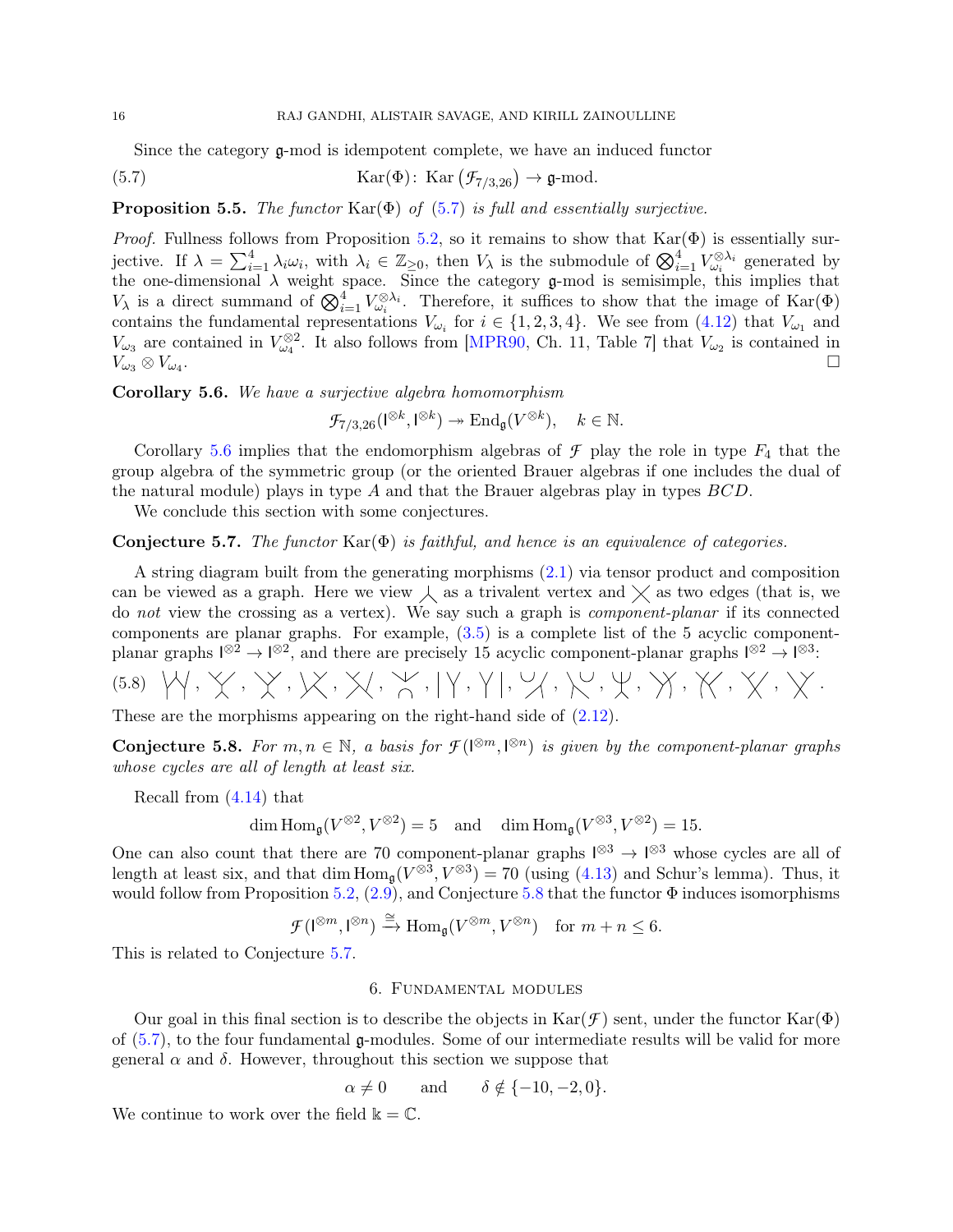Recall the definition of the antisymmetrizers in [\(3.11\)](#page-7-6). Let

$$
e_0 = \frac{1}{\delta} \bigcup_{\substack{\bigwedge \\ \hline \delta + 10}} \left( \frac{1}{\left| \uparrow \right|} + \frac{\delta + 2}{4\alpha} \bigg| \frac{1}{\left| \uparrow \right|} \right),
$$
  

$$
e_3 = \frac{\delta + 2}{\delta + 10} \left( \bigg| \bigg| \bigg| - \frac{2}{\alpha} \bigg| \bigg| \bigg| \right), \qquad e_4 = \frac{1}{\alpha} \bigg\bigg\langle, \qquad \tilde{e} = \bigg| \bigg| \bigg| - \frac{1}{\delta} \bigg\langle -\frac{1}{\alpha} \bigg\rangle \bigg\langle.
$$

<span id="page-16-1"></span>**Lemma 6.1.** We have  $ef, fe \in \mathbb{k}$ e for all

$$
f \in \left\{ \mid \mid, \sim, \times, \times, \times \right\}, \qquad e \in \{e_0, e_1, e_3, e_4, \tilde{e}\}.
$$

*Proof.* Since the given choices of e and f are invariant under rotation by  $180^\circ$ , it suffices to show that  $ef \in \mathbb{K}e$ . This is a straightforward computation. For example,

$$
\Big|\bigcirc e_1 = e_1, \quad \bigcirc_{0} \circ e_1 \stackrel{(3.12)}{=} 0, \quad \bigtimes \circ e_1 \stackrel{(3.12)}{=} -e_1, \quad \bigtimes \circ e_1 \stackrel{(3.12)}{=} 0, \quad \bigtimes \circ e_1 \stackrel{(2.11)}{=} \frac{\alpha}{(3.12)} e_1
$$

and

<span id="page-16-0"></span>
$$
\begin{aligned}\n& \mid \big| \circ \tilde{e} = \tilde{e}, \quad \bigcap_{(2,4)} \circ \tilde{e} \stackrel{(3.12)}{=} 0, \\
& \searrow \circ \tilde{e} \stackrel{(3.12)}{=} e, \\
& \searrow \circ \tilde{e} \stackrel{(3.12)}{=} 0, \\
& \searrow \circ \tilde{e} \stackrel{(3.12)}{=} \frac{1}{2} \left( \searrow \left( \times + \right) \right) - \frac{\alpha}{\delta} \bigcup_{(2,4)} \left( \frac{\delta - 2}{2(\delta + 2)} \right) \\
& \searrow \frac{\alpha - 2}{2(\delta + 2)} \bigcup_{(2,4)} \frac{2\alpha}{\delta + 2} \tilde{e}.\n\end{aligned}
$$

<span id="page-16-2"></span>The computations for  $e \in \{e_0, e_3, e_4\}$  are similar.

Lemma 6.2. *We have a decomposition*

(6.1) 
$$
1_{|\otimes|} = e_0 + e_1 + e_3 + e_4 + \tilde{e}
$$

*of* 1<sub>*I*⊗*I as a sum of pairwise orthogonal idempotents.*</sub>

*Proof.* A straightforward computation verifies  $(6.1)$ . Next we show that  $e_0, e_1, e_3, e_4$  are idempotent. We have  $e_0^2 = e_0$  and  $e_4^2 = e_4$  by the fourth and third relations in [\(2.4\)](#page-2-4), respectively. Next,

$$
e_1^2 = \frac{64}{(\delta+10)^2} \left( \frac{\left| \left| \left| \left| + \frac{\delta+2}{4\alpha} \right| \right| \right| + \frac{(\delta+2)^2}{16\alpha^2} \right|}{\frac{2}{(3.12)} \frac{64}{(\delta+10)^2}} \right)
$$
\n
$$
\xrightarrow{\text{(2.11)}} \frac{64}{(\delta+10)^2} \left( \frac{\delta+10}{8} \right) + \frac{(\delta+10)(\delta+2)}{32\alpha} \right) = e_1.
$$
\nSince\n
$$
e_3 = \frac{\left| \left| \left| -e_1 \right| \right|}{\left| -e_1 \right|}.
$$

Si

it then follows that  $e_3^2 = e_3$ .

Now, by Lemma [6.1,](#page-16-1) we have  $ef \in \mathbb{k}e \cap \mathbb{k}f$  for  $e, f \in \{e_0, e_1, e_3, e_4, \tilde{e}\}$ . Since no two of the idempotents  $e_0, e_1, e_3, e_4, e$  are scalar multiples of each other, it follows that they are orthogonal.  $\Box$ 

**Remark 6.3.** If we knew that the morphisms  $(3.5)$  spanned  $\mathcal{F}(\mathbb{R}^2, \mathbb{R}^2)$ , then it would follow from Lemma [6.1](#page-16-1) that

$$
\dim_{\mathbb{k}}\left(e\mathcal{F}(\mathsf{I}^{\otimes 2}, \mathsf{I}^{\otimes 2})e\right) = 1
$$

and hence that  $e_0, e_1, e_3, e_4$  are primitive. For example, this would be the case if Conjecture [5.8](#page-15-1) holds.

<span id="page-16-3"></span>Recall from Section [5](#page-12-1) our conventions for labeling of weights of  $\mathfrak g$  and that  $V = V_{\omega_4}$ .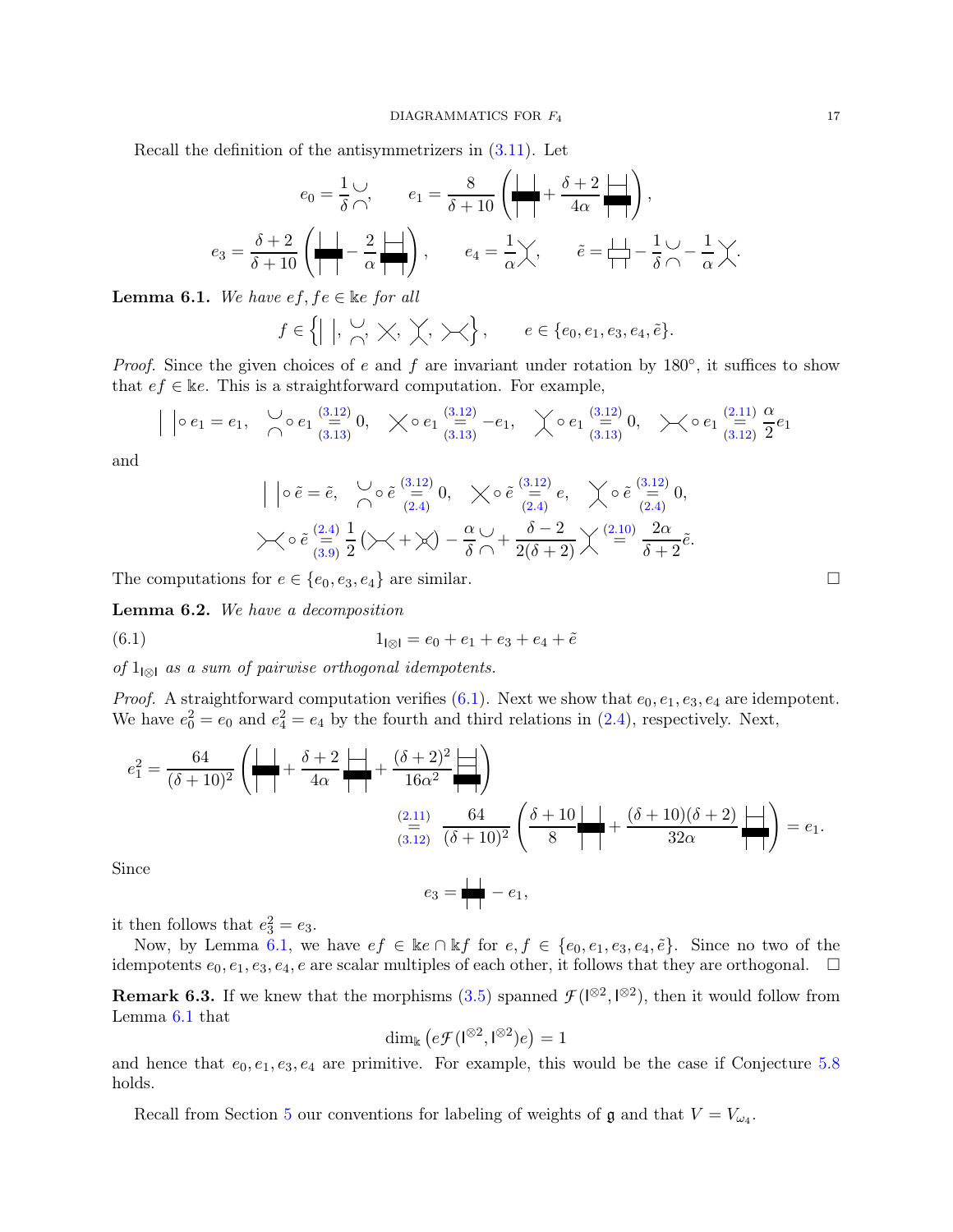**Theorem 6.4.** *Suppose*  $\alpha = \frac{7}{3}$  $rac{7}{3}$  and  $\delta = 26$ . Then

$$
\operatorname{Kar}(\Phi)(\mathsf{I}^{\otimes 2}, e_1) = V_{\omega_1}, \quad \operatorname{Kar}(\Phi)(\mathsf{I}^{\otimes 2}, e_3) = V_{\omega_3}, \quad \operatorname{Kar}(\Phi)(\mathsf{I}, 1_{\mathsf{I}}) = V_{\omega_4}, \quad \operatorname{Kar}(\Phi)(\mathsf{I}^{\otimes 2}, \tilde{e}) = V_{2\omega_4}.
$$

*Proof.* In g-mod, we have the tensor product decomposition [\(4.12\)](#page-12-4) and dimensions

 $\dim V_0 = 1$ ,  $\dim V_{\omega_1} = 52$ ,  $\dim V_{\omega_3} = 273$ ,  $\dim V_{\omega_4} = 26$ ,  $\dim V_{2\omega_4} = 324$ .

See, for example, [\[MPR90,](#page-19-14) Ch. 6, Table 2]. By Lemma [6.2,](#page-16-2) we also have the decomposition

$$
V^{\otimes 2} \cong \text{Kar}(\Phi)(I^{\otimes 2}, e_0) \oplus \text{Kar}(\Phi)(I^{\otimes 2}, e_1) \oplus \text{Kar}(\Phi)(I^{\otimes 2}, e_3) \oplus \text{Kar}(\Phi)(I^{\otimes 2}, e_4) \oplus \text{Kar}(\Phi)(I^{\otimes 2}, \tilde{e}).
$$

Thus, if we can show that the images of the given elements of  $\text{Kar}(\mathcal{F})$  have the expected dimensions, the theorem follows. Since the dimension of a  $\mathfrak{g}\text{-module}$  is the trace of its identity endomorphism, the dimension of  $\text{Kar}(\Phi)(\mathbb{I}^{\otimes n}, e)$  is the image under  $\Phi$  of



where there are *n* strands. (Here, and in what follows, we identify  $\lambda 1_1$  with  $\lambda \in \mathbb{k}$ .) Note that

$$
\begin{aligned}\n\begin{pmatrix}\n\mathbf{0} \\
\mathbf{0}\n\end{pmatrix} &= \frac{1}{2} \begin{pmatrix}\n\mathbf{0} \\
-\frac{1}{2} \begin{pmatrix}\n\mathbf{0} \\
\mathbf{0}\n\end{pmatrix} \stackrel{(2.4)}{=} \frac{\delta(\delta - 1)}{2}, \\
\mathbf{0} &= \frac{1}{2} \begin{pmatrix}\n\mathbf{0} \\
-\frac{1}{2} \end{pmatrix} \begin{pmatrix}\n\mathbf{0} \\
\mathbf{0}\n\end{pmatrix} \stackrel{(2.4)}{=} -\frac{\delta}{2}\n\end{aligned}
$$

.

Therefore, we have

$$
\dim(\mathfrak{l}^{\otimes 2}, e_1) = \frac{8}{\delta + 10} \left( \frac{\delta(\delta - 1)}{2} - \frac{\delta(\delta + 2)}{8} \right) = \frac{3\delta(\delta - 2)}{\delta + 10} = 52,
$$
  

$$
\dim(\mathfrak{l}^{\otimes 2}, e_3) = \frac{\delta + 2}{\delta + 10} \left( \frac{\delta(\delta - 1)}{2} + \delta \right) = \frac{\delta(\delta + 1)(\delta + 2)}{2(\delta + 10)} = 273.
$$

It is also clear that  $\dim(I, 1_1) = \delta = 26$  and that  $\dim(I^{\otimes 2}, e_0) = 1$ . It then follows that  $\dim(I^{\otimes 2}, \tilde{e}) =$  $26^2 - 1 - 52 - 273 - 26 = 324.$ 

Note that Theorem [6.4](#page-16-3) does not describe an object in  $\text{Kar}(\mathcal{F})$  that is mapped to the second fundamental representation  $V_{\omega_2}$ . In g-mod, the lowest tensor power of V in which  $V_{\omega_2}$  appears is  $V^{\otimes 3}$ . Thus, we expect that there exists an idempotent  $e_2 \in \mathcal{F}(\mathbb{R}^3, \mathbb{R}^3)$  such that  $\text{Kar}(\Phi)(\mathbb{R}^3, e_2) = V_{\omega_2}$ . (Such an idempotent is guaranteed to exist if Conjecture [5.7](#page-15-5) holds.) In fact, we can say a bit more. A computation similar to the ones in the proof of Theorem [6.4](#page-16-3) shows that

(6.2) 
$$
\left(\bigodot\right) = \frac{\delta(\delta - 1)(\delta - 2)}{6} = 2600 = 1274 + 273 + 1053 \quad \text{when } \delta = 26.
$$

The tensor product decomposition of  $V^{\otimes 3}$  is given in [\(4.13\)](#page-12-5). Since

$$
\dim V_0 = 1, \ \dim V_{\omega_1} = 52, \ \dim V_{\omega_2} = 1274, \ \dim V_{\omega_3} = 273, \ \dim V_{\omega_4} = 26, \dim V_{\omega_1 + \omega_4} = 1053, \ \dim V_{\omega_3 + \omega_4} = 4096, \ \dim V_{2\omega_4} = 324, \ \text{and} \ \dim V_{3\omega_4} = 2652,
$$

(see, for example, [\[MPR90,](#page-19-14) Ch. 6, Table 2]) the only submodule of  $V^{\otimes 3}$  of dimension 2600 is  $V_{\omega_2} \oplus V_{\omega_3} \oplus V_{\omega_1+\omega_4}$ . Thus, we expect that the antisymmetrizer  $\Box$  decomposes as a sum of three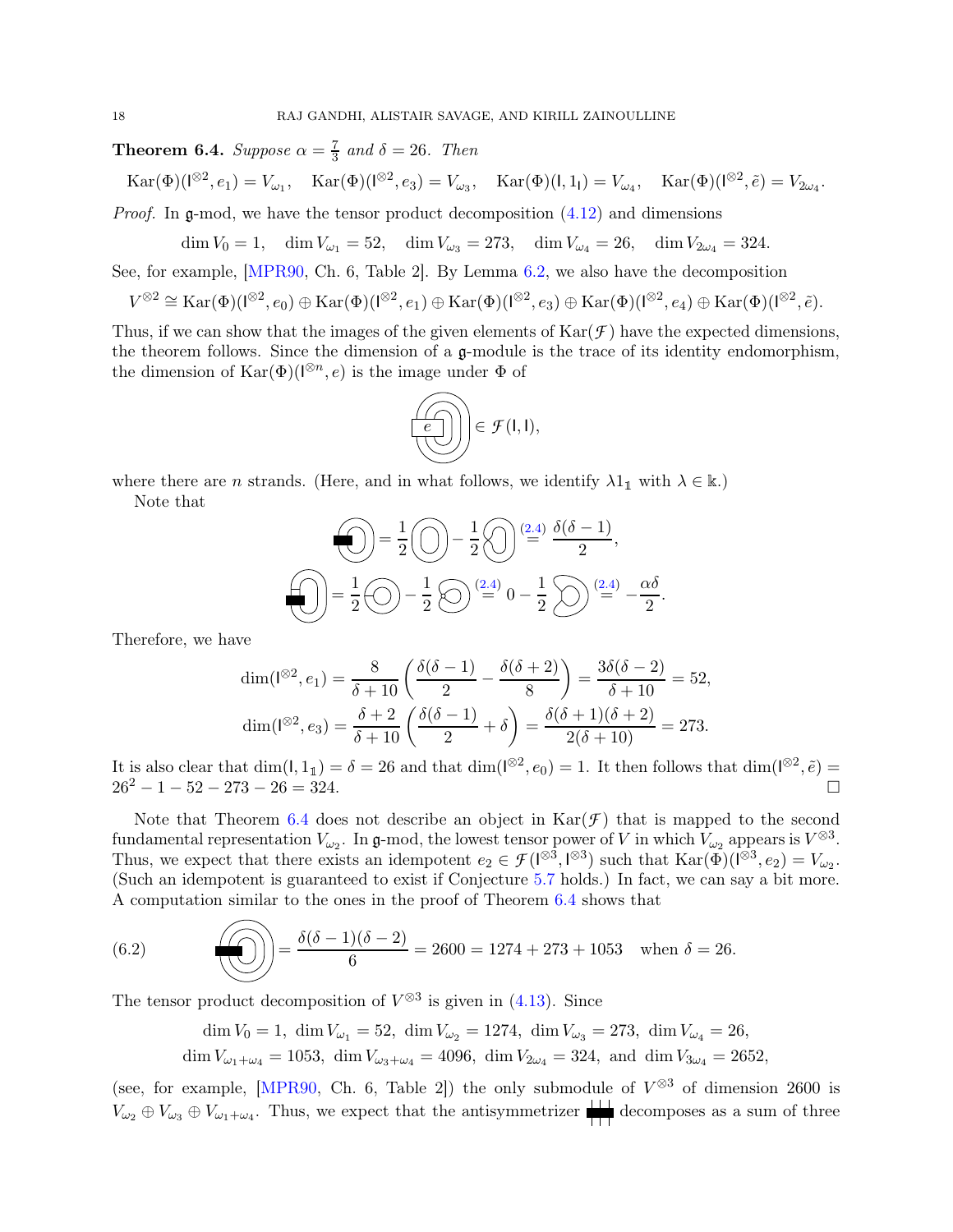orthogonal minimal idempotents, one of which is  $e_2$ . (This is guaranteed to happen if Conjecture [5.7](#page-15-5)) holds.) Unfortunately, the computations required to find this idempotent explicitly are unwieldy.

Lemma 6.5. *We have*

$$
\underbrace{e_1}_{\ell_1} \underbrace{e_1}_{\ell_2} = \frac{3\alpha(2-\delta)(\delta-26)}{4(\delta+10)^2} 1_{\mathsf{I}}.
$$

 $\overline{1}$ 

 $\overline{\phantom{a}}$ 

*Proof.* We compute

$$
\begin{pmatrix}\n\vdots \\
\downarrow\n\end{pmatrix} = \frac{1}{4} \left( \begin{pmatrix} 1 & 0 & 0 \\
0 & -1 & 0 \\
0 & 0 & 0\n\end{pmatrix} + \begin{pmatrix} 1 & 0 & 0 \\
0 & -1 & 0 \\
0 & 0 & 0\n\end{pmatrix} \right) \stackrel{(2.4)}{=} \frac{1}{4} \left( 0 - \frac{1}{4} - \left( \frac{1}{4} + \frac{1}{4} \right) \right) \stackrel{(2.4)}{=} \frac{\alpha(3-2)}{8(3+2)} 1_1, \\
\downarrow\n\end{pmatrix}
$$
\n
$$
= \frac{1}{4} \left( \begin{pmatrix} 1 & 0 & 0 \\
0 & -1 & 0 \\
0 & 0 & 0\n\end{pmatrix} + \begin{pmatrix} 2.4 & 1 \\
0 & \frac{1}{4} & 0 \\
0 & \frac{1}{4} & 0\n\end{pmatrix} \stackrel{(2.4)}{=} \frac{1}{4} \left( \alpha \left( \frac{1}{4} - \frac{1}{4} \right) - \left( \frac{1}{4} + \frac{1}{4} \right) \right)
$$
\n
$$
\stackrel{(2.4)}{=} \frac{\alpha^3 (2-6)(3\delta + 2)}{16(\delta + 2)^2} 1_1.
$$

Thus

 $\sqrt{ }$ 

$$
\frac{\delta_1}{\delta_1} = \frac{64}{(\delta + 10)^2} \left( \frac{\delta + 2}{4\alpha} + \frac{\delta + 2}{4\alpha} + \frac{\delta + 2}{4\alpha} + \frac{(\delta + 2)^2}{16\alpha^2} + \frac{(\delta + 2)^2}{16\alpha^2} \right)
$$

$$
= \frac{3\alpha(2 - \delta)(\delta - 26)}{4(\delta + 10)^2} 1_{\mathsf{I}}.
$$

<span id="page-18-1"></span>**Corollary 6.6.** *If*  $\alpha \neq 0$  *and*  $\delta \notin \{-2, -10, 2, 26\}$ *, then* 



*is a nonzero idempotent endomorphism.* In particular,  $\vert$  *is a direct summand of*  $(\vert {}^{\otimes 2}, e_1 \rangle {}^{\otimes 2}$  *in*  $\text{Kar}(\mathcal{F})$ .

<span id="page-18-0"></span>**Remark 6.7.** Corollary [6.6](#page-18-1) and Theorem [6.4](#page-16-3) explain the importance of the choice  $\delta = 26$ . The g-module  $V_{\omega_1}$  is the adjoint representation, and  $V_{\omega_1}^{\otimes 2}$  does not contain a copy of the natural representation  $V = V_{\omega_4}$ . In fact, a lengthy computation shows that the morphism

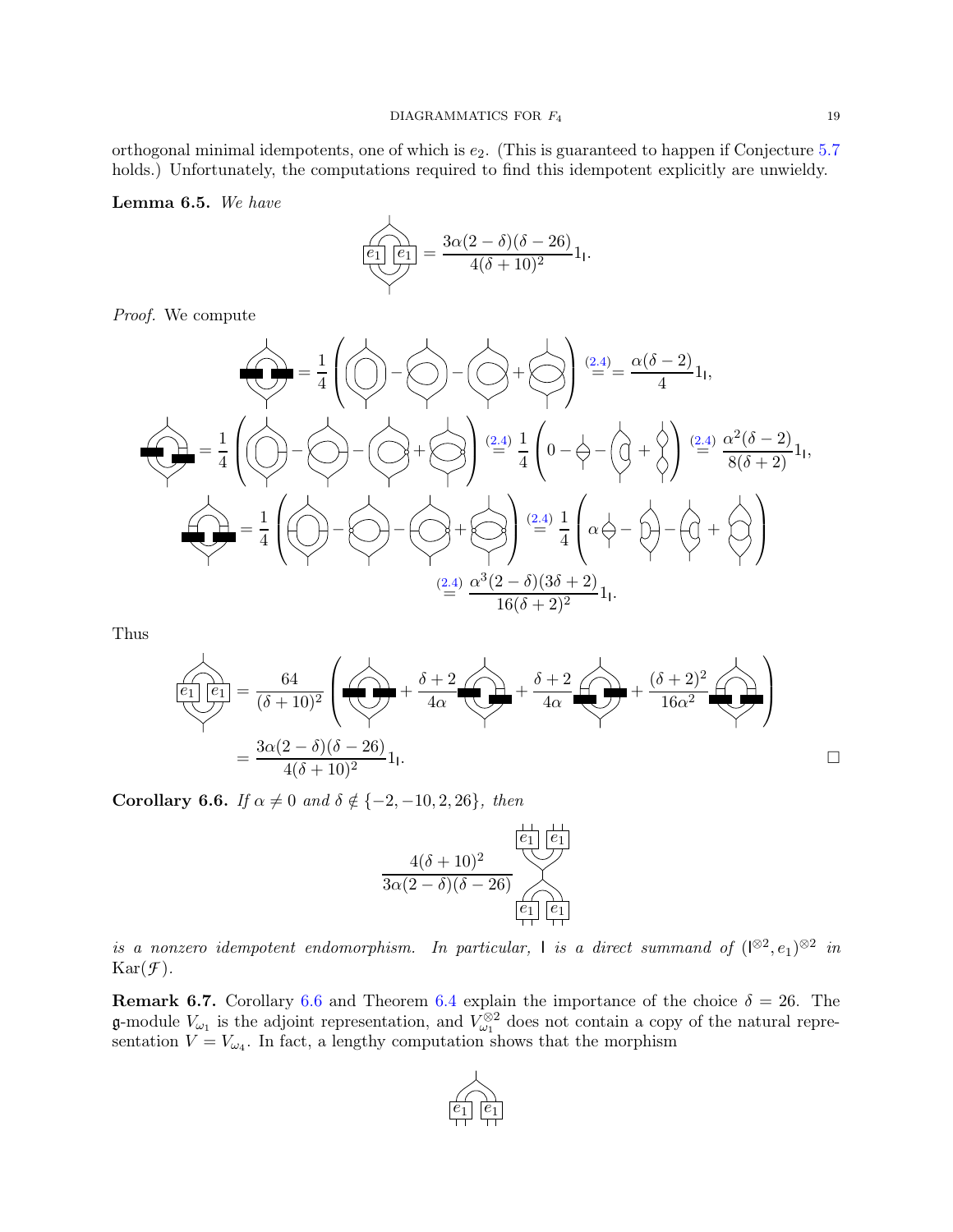can be written as a linear combination of the morphisms [\(5.8\)](#page-15-6) with the two leftmost top strands brought to the bottom using caps. The coefficients in this linear combination all vanish *if and only if*  $\delta = 26$ .

**Remark 6.8.** Suppose we have an idempotent  $e_2 \in \mathcal{F}(1^{\otimes 3}, 1^{\otimes 3})$  such that  $\text{Kar}(\Phi)(1^{\otimes 3}, e_2) = V_{\omega_2}$ . Let  $\mathcal{W} = \mathcal{W}(\alpha, \delta)$  be the full monoidal subcategory of  $\text{Kar}(\mathcal{F}_{\alpha,\delta})$  generated by

(6.3) 
$$
(1^{\otimes 2}, e_1), (1^{\otimes 3}, e_2), (1^{\otimes 2}, e_3), 1.
$$

Then morphisms in  $W$  can be depicted as string diagrams with strands labeled by elements of  $\{1, 2, 3, 4\}$ , with a strand labeled i corresponding to the identity morphism of the i-th object in the list [\(6.3\)](#page-19-16). The category W should be a degenerate (that is,  $q = 1$ ) web category of type  $F_4$ .

#### <span id="page-19-16"></span>**REFERENCES**

- <span id="page-19-13"></span>[Ada96] J. F. Adams. Lectures on exceptional Lie groups. Chicago Lectures in Mathematics. University of Chicago Press, Chicago, IL, 1996. With a foreword by J. Peter May, Edited by Zafer Mahmud and Mamoru Mimura.
- <span id="page-19-0"></span>[BCNR17] J. Brundan, J. Comes, D. Nash, and A. Reynolds. A basis theorem for the affine oriented Brauer category and its cyclotomic quotients.  $Quantum Topol., 8(1): 75–112, 2017. arXiv: 1404.6574, doi:10.4171/qT/87.$
- <span id="page-19-10"></span>[BERT21] E. Bodish, B. Elias, D.E.V. Rose, and L. Tatham. Type C webs. 2021. [arXiv:2103.14997](http://arxiv.org/abs/2103.14997).
- <span id="page-19-9"></span>[CKM14] S. Cautis, J. Kamnitzer, and S. Morrison. Webs and quantum skew Howe duality. Math. Ann., 360(1- 2):351–390, 2014. [arXiv:1210.6437](http://arxiv.org/abs/1210.6437), [doi:10.1007/s00208-013-0984-4](https://doi.org/10.1007/s00208-013-0984-4).
- <span id="page-19-4"></span>[Cvi08] P. Cvitanović. Group theory. Princeton University Press, Princeton, NJ, 2008. Birdtracks, Lie's, and exceptional groups. [doi:10.1515/9781400837670](https://doi.org/10.1515/9781400837670).
- <span id="page-19-15"></span>[Kir76] A. A. Kirillov. Elements of the theory of representations. Grundlehren der Mathematischen Wissenschaften, Band 220. Springer-Verlag, Berlin-New York, 1976. Translated from the Russian by Edwin Hewitt.
- <span id="page-19-2"></span>[Kup94] G. Kuperberg. The quantum  $G_2$  link invariant. Internat. J. Math., 5(1):61–85, 1994. [arXiv:math/9201302](http://arxiv.org/abs/math/9201302), [doi:10.1142/S0129167X94000048](https://doi.org/10.1142/S0129167X94000048).
- <span id="page-19-3"></span>[Kup96] G. Kuperberg. Spiders for rank 2 Lie algebras. Comm. Math. Phys., 180(1):109–151, 1996. URL: <http://projecteuclid.org/euclid.cmp/1104287237>, [arXiv:q-alg/9712003](http://arxiv.org/abs/q-alg/9712003).
- <span id="page-19-1"></span>[LZ15] G. I. Lehrer and R. B. Zhang. The Brauer category and invariant theory. J. Eur. Math. Soc. (JEMS), 17(9):2311–2351, 2015. [arXiv:1207.5889](http://arxiv.org/abs/1207.5889), [doi:10.4171/JEMS/558](https://doi.org/10.4171/JEMS/558).
- <span id="page-19-14"></span>[MPR90] W. G. McKay, J. Patera, and D. W. Rand. Tables of representations of simple Lie algebras. Vol. I. Université de Montréal, Centre de Recherches Mathématiques, Montreal, QC, 1990. Exceptional simple Lie algebras, With a foreword by R. V. Moody.
- <span id="page-19-12"></span>[MPS17] S. Morrison, E. Peters, and N. Snyder. Categories generated by a trivalent vertex. Selecta Math. (N.S.), 23(2):817–868, 2017. [arXiv:1501.06869](http://arxiv.org/abs/1501.06869), [doi:10.1007/s00029-016-0240-3](https://doi.org/10.1007/s00029-016-0240-3).
- <span id="page-19-5"></span>[MT07] N. J. MacKay and A. Taylor. Rational R-matrices, centralizer algebras and tensor identities for  $e_6$  and  $e_7$  exceptional families of Lie algebras. J. Math. Phys.,  $48(10):103507$ , 14, 2007. [arXiv:math/0608248](http://arxiv.org/abs/math/0608248), [doi:10.1063/1.2779960](https://doi.org/10.1063/1.2779960).
- <span id="page-19-8"></span>[Thu04] D. P. Thurston. The F<sup>4</sup> and E<sup>6</sup> families have a finite number of points. 2004. URL: <http://citeseerx.ist.psu.edu/viewdoc/download?doi=10.1.1.118.497&rep=rep1&type=pdf>.
- <span id="page-19-6"></span>[Wen03] H. Wenzl. On tensor categories of Lie type  $E_N$ ,  $N \neq 9$ . Adv. Math., 177(1):66–104, 2003. [doi:10.1016/S0001-8708\(02\)00048-8](https://doi.org/10.1016/S0001-8708(02)00048-8).
- <span id="page-19-7"></span>[Wes03] B. Westbury. Invariant tensors and diagrams. In Proceedings of the Tenth Oporto Meeting on Geometry, Topology and Physics (2001), volume 18, pages 49–82, 2003. [doi:10.1142/S0217751X03017968](https://doi.org/10.1142/S0217751X03017968).
- <span id="page-19-11"></span>[Wes08] B. Westbury. Invariant tensors for the spin representation of  $\mathfrak{so}(7)$ . Math. Proc. Cambridge Philos. Soc., 144(1):217–240, 2008. [arXiv:math/0601209](http://arxiv.org/abs/math/0601209), [doi:10.1017/S0305004107000722](https://doi.org/10.1017/S0305004107000722).